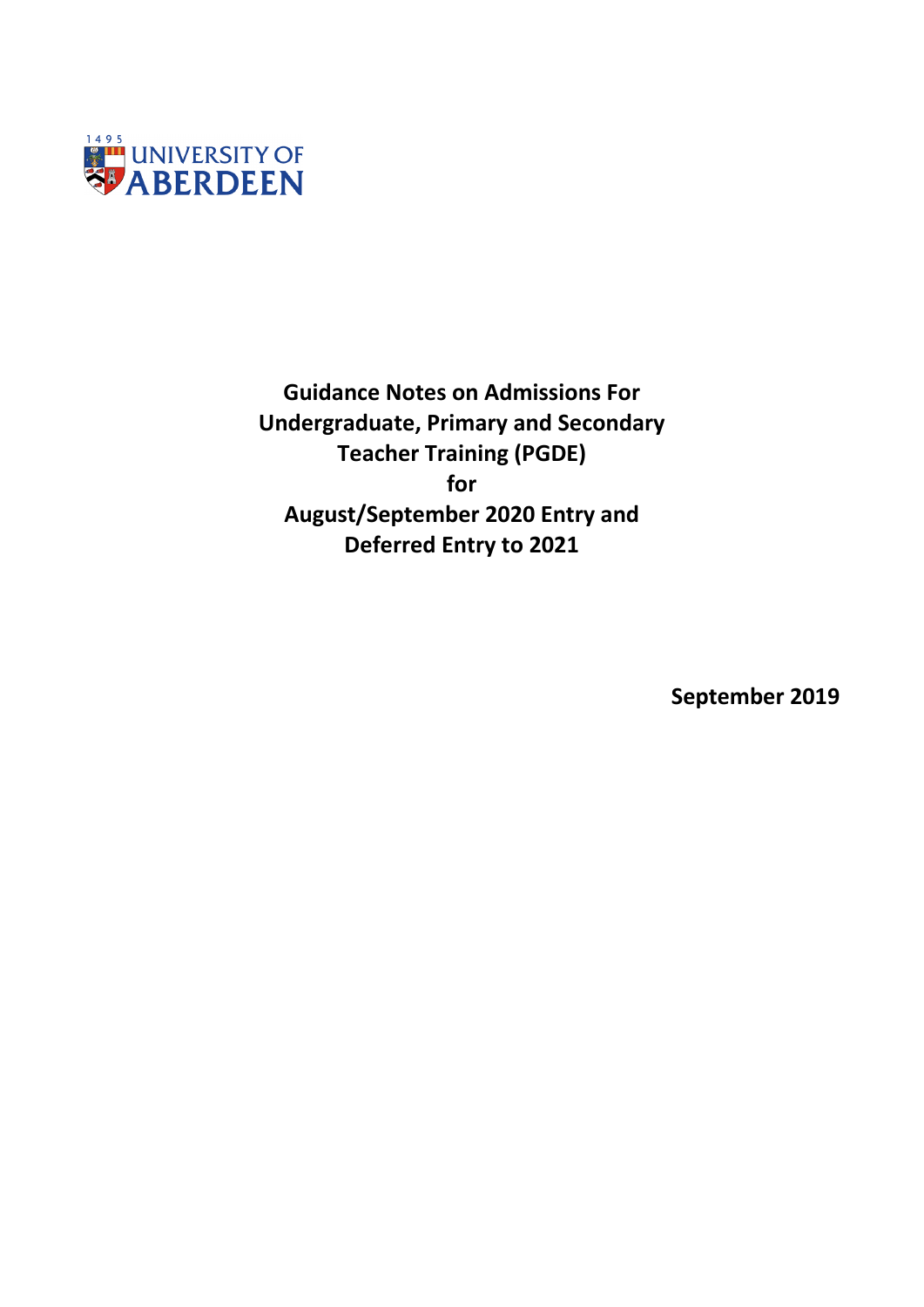## **Table of Contents**

|                                                                |                      |                                 |                      |                      |                                                            |                      |                      |                                                            |                      |                      | Page           |
|----------------------------------------------------------------|----------------------|---------------------------------|----------------------|----------------------|------------------------------------------------------------|----------------------|----------------------|------------------------------------------------------------|----------------------|----------------------|----------------|
| <b>Scope of Guidance Notes</b>                                 |                      |                                 |                      |                      |                                                            |                      |                      |                                                            |                      |                      | $\overline{2}$ |
| <b>Admissions Policy</b>                                       |                      | $\ddot{\phantom{a}}$            | $\ddotsc$            | $\ddotsc$            | $\ddotsc$                                                  | $\ddotsc$            | $\ddotsc$            | $\ddotsc$                                                  | $\cdot\cdot$         | $\cdot$ .            | $\overline{2}$ |
| Note A                                                         | $\ddotsc$            | $\ddotsc$                       | $\ddot{\phantom{a}}$ | $\ddotsc$            | $\ddotsc$                                                  | $\ddotsc$            | $\ddotsc$            | $\ddotsc$                                                  | $\ddotsc$            | $\ddotsc$            | $\overline{2}$ |
| Note B                                                         | $\ddot{\phantom{a}}$ | $\ddotsc$                       | $\ddot{\phantom{a}}$ | $\ddot{\phantom{0}}$ |                                                            | $\ddotsc$            |                      | $\ddotsc$                                                  | $\ddot{\phantom{0}}$ | $\ddot{\phantom{a}}$ | $\overline{2}$ |
| Responsibility and Monitoring of Policy and Guidance Notes<br> |                      |                                 |                      |                      |                                                            |                      |                      |                                                            | $\cdot$ .            | $\ddot{\phantom{a}}$ | 3              |
| Note 1                                                         |                      | How do I apply?                 |                      |                      |                                                            |                      |                      | $\ddot{\phantom{0}}$                                       | $\ddotsc$            | $\ddot{\phantom{a}}$ | 3              |
| Note 2                                                         |                      |                                 |                      |                      | Where do I obtain an application?                          | $\ddotsc$            | $\ddot{\phantom{a}}$ | $\ddot{\phantom{a}}$                                       | $\ddotsc$            | $\ddot{\phantom{0}}$ | 3              |
| Note 3                                                         |                      | Is there a charge for applying? |                      |                      |                                                            | $\ddot{\phantom{a}}$ | $\ddot{\phantom{a}}$ | $\ddotsc$                                                  | $\ddot{\phantom{0}}$ | $\ddotsc$            | 4              |
| Note 4                                                         |                      |                                 |                      |                      | Can I make more than one application?                      |                      | $\ddot{\phantom{a}}$ | $\ddot{\phantom{0}}$                                       | $\cdot$ .            | $\ddot{\phantom{0}}$ | 4              |
| Note 5                                                         |                      | When do I apply?                |                      | $\ddotsc$            | $\mathbf{r}$ and $\mathbf{r}$ and $\mathbf{r}$             |                      | $\ddotsc$            | $\ddot{\phantom{a}}$                                       | $\ddot{\phantom{a}}$ | $\ddot{\phantom{a}}$ | 4              |
| Note 6                                                         |                      |                                 |                      |                      | What happens if I submit my application late?              |                      |                      | $\ddot{\phantom{a}}$                                       | $\ddot{\phantom{a}}$ | $\ddot{\phantom{a}}$ | 5              |
| Note 7                                                         |                      |                                 |                      |                      | What are the entry requirements?                           | $\dddotsc$           |                      | $\ddotsc$                                                  | $\ddot{\phantom{a}}$ | $\ddot{\phantom{a}}$ | 6              |
| Note 8                                                         |                      |                                 |                      |                      | Can I make an application for deferred entry?              |                      |                      | $\ddot{\phantom{a}}$                                       | $\ddot{\phantom{a}}$ | $\ddot{\phantom{a}}$ | 6              |
| Note 9                                                         |                      |                                 |                      |                      | If I have a criminal conviction/caution can I still apply? |                      |                      |                                                            | $\ddot{\phantom{a}}$ | $\ddot{\phantom{a}}$ | 7              |
| Note 10                                                        |                      |                                 |                      |                      | Do I have to undergo a criminal records check?             |                      |                      | $\ddot{\phantom{a}}$                                       | $\ddot{\phantom{a}}$ | $\ddot{\phantom{a}}$ | 8              |
| Note 11                                                        |                      |                                 |                      |                      | Do I have to undergo a medical examination?                |                      |                      | $\ddot{\phantom{a}}$                                       | $\ddot{\phantom{a}}$ | $\ddot{\phantom{0}}$ | 8              |
| Note 12                                                        |                      |                                 |                      |                      | Do I have to undergo an Admissions Test?                   |                      |                      | $\ddotsc$                                                  | $\ddot{\phantom{a}}$ | $\ddot{\phantom{a}}$ | 9              |
| Note 13                                                        |                      |                                 |                      |                      |                                                            |                      |                      | Will I be required to attend for an interview or audition? | $\ddot{\phantom{a}}$ | $\ddot{\phantom{a}}$ | 9              |
| Note 14                                                        |                      |                                 |                      |                      | When you receive my application, how is it processed?      |                      |                      |                                                            | $\ddotsc$            | $\ddot{\phantom{a}}$ | 10             |
| Note 15                                                        |                      |                                 |                      |                      | How do you determine my fee status?                        |                      |                      |                                                            | $\ddot{\phantom{a}}$ | $\ddot{\phantom{a}}$ | 11             |
| Note 16                                                        |                      |                                 |                      |                      | How can I find out how much my tuition fees will be?       |                      |                      |                                                            | $\ddot{\phantom{a}}$ | $\ddot{\phantom{a}}$ | 11             |
| Note 17                                                        |                      |                                 |                      |                      | Do I have to tell you how my tuition fees will be paid?    |                      |                      |                                                            | $\ddot{\phantom{a}}$ | $\ddot{\phantom{a}}$ | 11             |
| Note 18                                                        |                      |                                 |                      |                      | Will I receive an offer of admission?                      |                      |                      |                                                            | $\ddotsc$            | $\ddot{\phantom{0}}$ | 12             |
| Note 19                                                        |                      |                                 |                      |                      | Is student accommodation available?                        |                      | $\ddot{\phantom{a}}$ | $\ddot{\phantom{a}}$                                       | $\ddotsc$            | $\ddot{\phantom{a}}$ | 14             |
| Note 20                                                        |                      |                                 |                      |                      | What formal documentation do I receive?                    |                      |                      | $\ddot{\phantom{a}}$                                       | $\ddot{\phantom{a}}$ | $\ddot{\phantom{0}}$ | 15             |
| Note 21                                                        |                      |                                 |                      |                      | Where can I find out the term dates?                       |                      | $\ddot{\phantom{a}}$ | $\ddot{\phantom{a}}$                                       | $\ddot{\phantom{a}}$ | $\ddot{\phantom{a}}$ | 16             |
| Note 22                                                        |                      |                                 |                      |                      | What happens if I have a disability, medical condition or  |                      |                      |                                                            |                      |                      |                |
|                                                                |                      |                                 |                      |                      | specific learning difficulty?                              |                      |                      |                                                            |                      |                      | 16             |
| Note 23                                                        |                      |                                 |                      |                      | Can I come and visit the University of Aberdeen?           |                      |                      |                                                            |                      | $\ddot{\phantom{a}}$ | 16             |
| Note 24                                                        |                      |                                 |                      |                      | Do you verify my previous qualifications?                  |                      |                      | $\ddot{\phantom{a}}$                                       | $\ddot{\phantom{0}}$ | $\ddot{\phantom{a}}$ | 17             |
| Note 25                                                        |                      |                                 |                      |                      | Do I have to let you know my exam results?                 |                      |                      |                                                            |                      | $\ddot{\phantom{a}}$ | 18             |
| Note 26                                                        |                      | What is confirmation?           |                      |                      |                                                            |                      |                      |                                                            |                      |                      | 19             |
| Note 27                                                        |                      | What is clearing?               |                      |                      |                                                            |                      |                      |                                                            | $\cdot$ .            | $\ddot{\phantom{0}}$ | 19             |
| Note 28                                                        |                      |                                 |                      |                      | Are there any scholarships available?                      |                      | $\ddot{\phantom{a}}$ | $\ddot{\phantom{a}}$                                       | $\ddot{\phantom{a}}$ | $\ddot{\phantom{a}}$ | 20             |
| Note 29                                                        |                      |                                 |                      |                      | Is my proficiency in english good enough?                  |                      | $\ddot{\phantom{a}}$ |                                                            | $\cdot$ .            | $\ddot{\phantom{0}}$ | 20             |
| Note 30                                                        |                      |                                 |                      |                      | What if I wish to cancel my application?                   |                      | $\ddot{\phantom{a}}$ |                                                            | $\ddot{\phantom{a}}$ | $\ddot{\phantom{a}}$ | 20             |
| Note 31                                                        |                      |                                 |                      |                      |                                                            |                      |                      |                                                            |                      | $\ddot{\phantom{a}}$ | 21             |
|                                                                |                      |                                 |                      |                      | How do I make a complaint regarding my application?        |                      |                      |                                                            |                      |                      |                |
| Appendix A                                                     |                      | Data Protection                 |                      |                      |                                                            |                      |                      |                                                            |                      | $\ddot{\phantom{0}}$ | 22             |
| Appendix B                                                     |                      |                                 |                      |                      | Classification of Students for Purposes of Tuition Fees    |                      |                      |                                                            |                      | $\ddot{\phantom{a}}$ | 23             |
| Appendix C                                                     |                      |                                 |                      |                      | University of Aberdeen Terms and Conditions                |                      |                      |                                                            | $\ddot{\phantom{0}}$ | $\ddot{\phantom{0}}$ | 24             |
| Appendix D                                                     |                      |                                 |                      |                      | Useful Contact Details and Web Addresses                   |                      |                      |                                                            |                      | $\ddot{\phantom{a}}$ | 28             |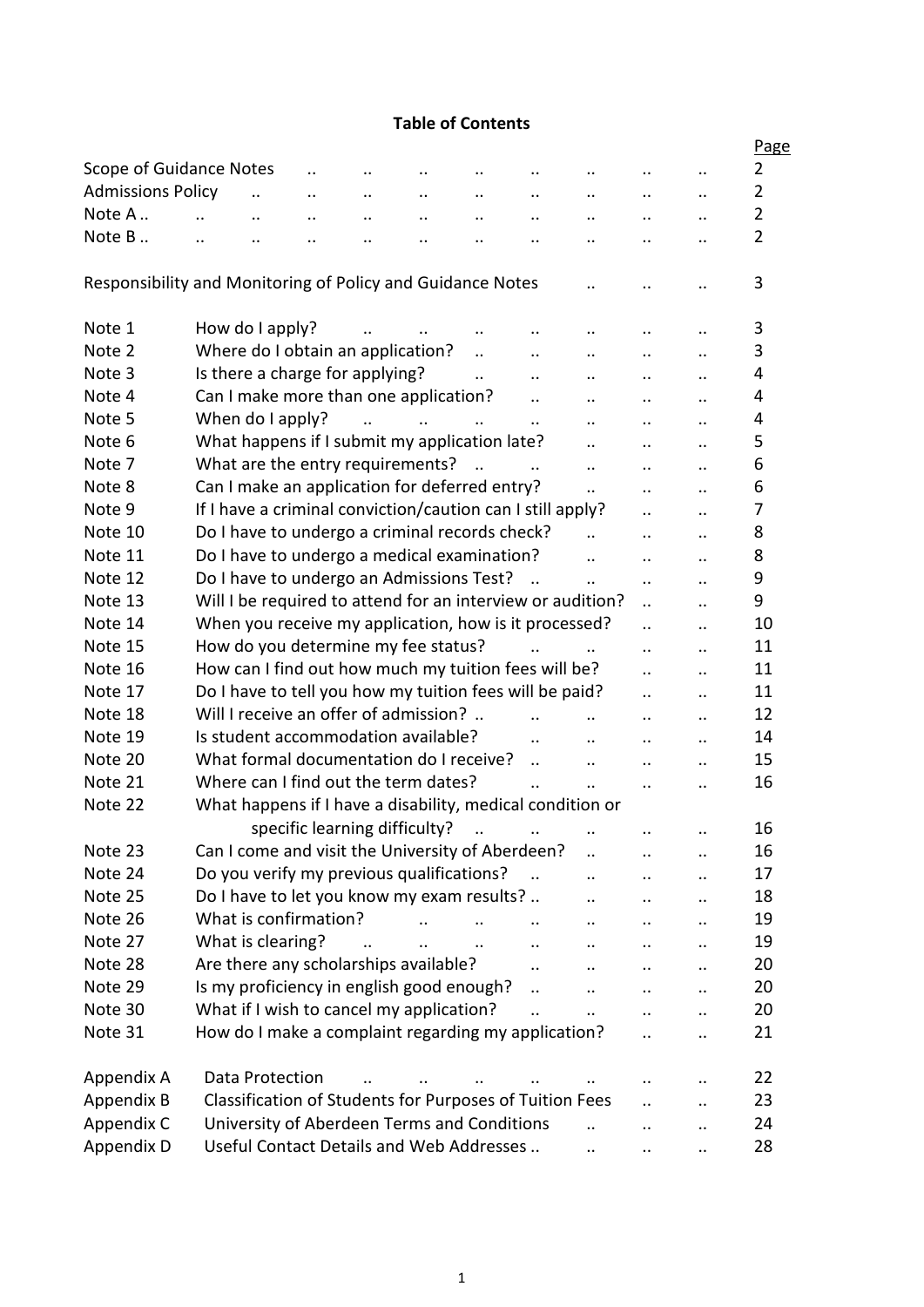# **University of Aberdeen**

# **Guidance Notes for Students Concerning Undergraduate, Primary and Secondary Teacher Training (PGDE) Admissions**

#### **Scope of Guidance Notes**

These *Guidance Notes* apply to all students who wish to submit an application for:

- undergraduate study on a full-time basis;
- undergraduate study on a non-graduating basis;
- primary and secondary teacher training (professional graduate diploma in education).

If you wish to study as an undergraduate student on a part-time basis or participate on Individual Subject Study, you can find more information at: [www.abdn.ac.uk/study/undergraduate/part](http://www.abdn.ac.uk/study/undergraduate/part-time.php)[time.php](http://www.abdn.ac.uk/study/undergraduate/part-time.php)

#### **Admissions Policy**

The University of Aberdeen's Admissions Policy is detailed on our web pages at: [www.abdn.ac.uk/study/undergraduate/admissions-policy.php](http://www.abdn.ac.uk/study/undergraduate/admissions-policy.php)

The University has robust and equitable admissions procedures, based on all relevant academic and personal circumstances as outlined in the application submitted to UCAS and/or in subsequent correspondence. Further contextual information, for example that on care leavers, parental education, that is or may become available from UCAS applications, may be used to supplement the overall picture of a candidate. However no single piece of such information will, on its own, be conclusive in an admission decision. The additional information will be useful in terms of ensuring that adequate support is provided to students once they are on the course and will assist the University in ensuring that activities in terms of outreach and widening participation are effective.

#### **Note A**

Students who matriculate at the University automatically become a member of the Aberdeen University Students' Association (AUSA). However, under the 1994 Education Act, students have the right to 'opt out' of membership of AUSA and will be able to exercise that right should they wish to as part of e-registration. Please note that 'opting out' will restrict a student from participating in student elections and may restrict students from accessing some services provided by AUSA. Further information regarding this is provided in the University's Code of Practice for Compliance with the 1994 Act at: [www.abdn.ac.uk/staffnet/teaching/undergraduate-and-postgraduate-taught-students-6124.php](http://www.abdn.ac.uk/staffnet/teaching/undergraduate-and-postgraduate-taught-students-6124.php)

#### **Note B**

**The University of Aberdeen continues to pursue best practice and high standards of service for all students. If you would like to receive this document in an alternative format, please contact the Admissions Office, Directorate of External Relations and Marketing for more information. Telephone: +44 (0) 1224 273504 Email: [ugadmissions@abdn.ac.uk](mailto:ugadmissions@abdn.ac.uk)**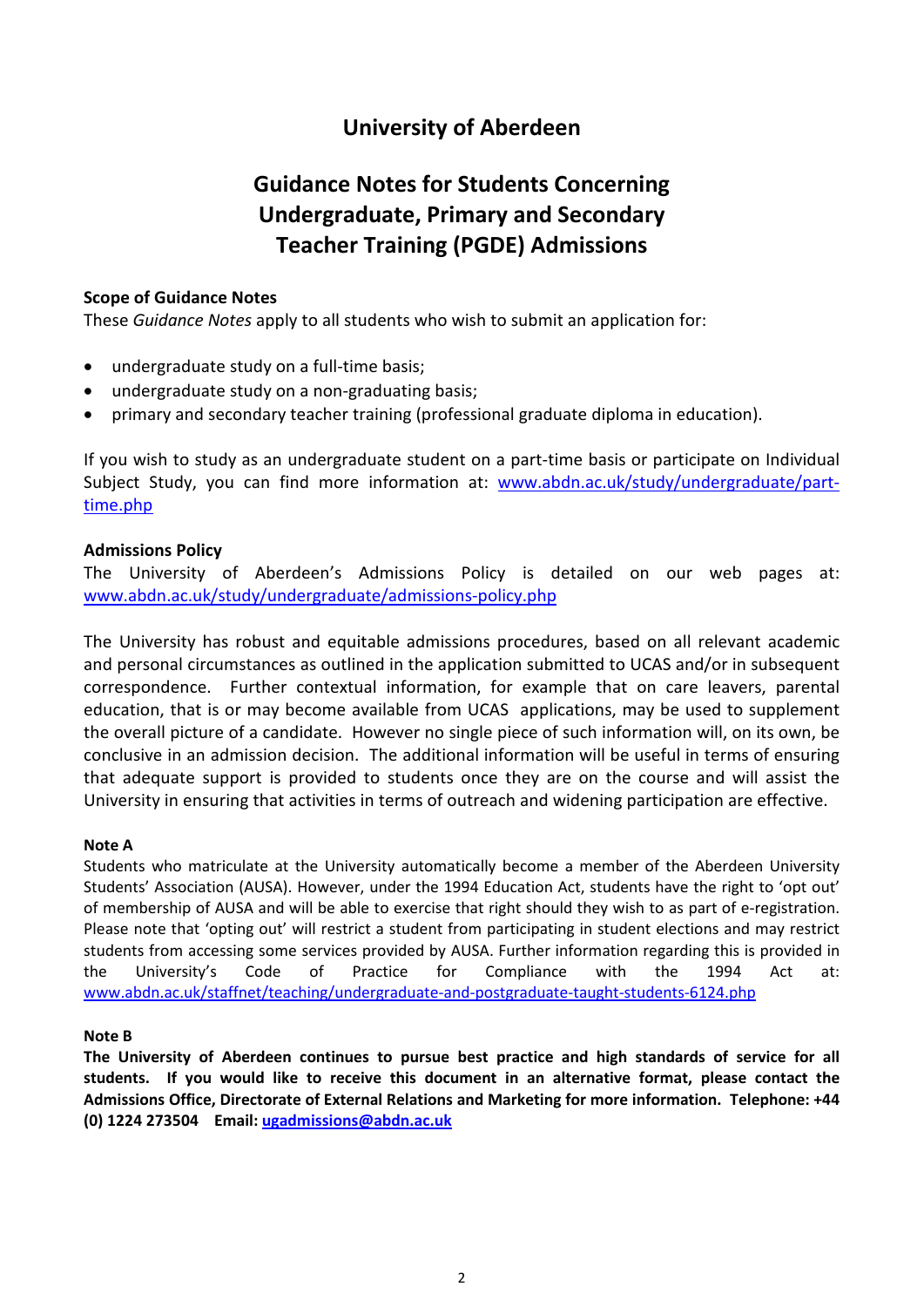## **Responsibility and Monitoring of Policy and Guidance Notes**

**Admissions Policy:** Is the responsibility of the Student Recruitment Committee.

**Guidance Notes:** Are the responsibility of the Head of Admissions and are reviewed and updated annually.

**Admissions Procedures:** The admission of students to the University of Aberdeen is managed by the Admissions Office within the Directorate of External Relations and Marketing. The Head of Admissions is responsible for delivery of the admissions service. Admissions procedures are reviewed annually and updated where necessary. The academic Admissions Selectors and Admissions Officers, based in the Admissions Office, in conjunction with the Head of Admissions and Head UK Recrruitment and Admissions monitor the admissions procedures.

## **Note 1. How do I apply?**

### 1.1 Undergraduate full-time

### 1.2 Primary and Secondary PGDE

If you wish to submit an application for undergraduate study or PGDE teacher training study on a full-time basis, applications to the University of Aberdeen are made through the Universities and Colleges Admissions Service (UCAS).

If you are a **graduate** wishing to apply for **Law** the appropriate degrees to apply for are the twoyear accelerated programmes (M115 or M116).

If you are a **graduate** wishing to apply for **primary teacher training**, the MA Primary Education degree (X120) is not applicable. Graduate students apply to the PGDE Primary degree (X100).

### 1.3 Undergraduate non-graduating

If you wish to submit an application for undergraduate study on a non-graduating basis, applications are made through the Student Recruitment and Admissions Service, University of Aberdeen.

Applications are currently only open to those who are classified as Overseas Fees or Rest of UK Fees.

## **Note 2. Where do I obtain an application?**

### 2.1 Undergraduate full-time

### 2.2 Primary and Secondary PGDE

Applications are submitted through UCAS. Their contact details are: UCAS, Rosehill, New Barn Lane, Cheltenham, Gloucestershire, GL52 3ZA.

Web: [www.ucas.com](http://www.ucas.com/) The main application pathway is as follows:-

• **apply**, a web-based application system which has been designed for schools and colleges registered with UCAS, as well as independent home or international applicants.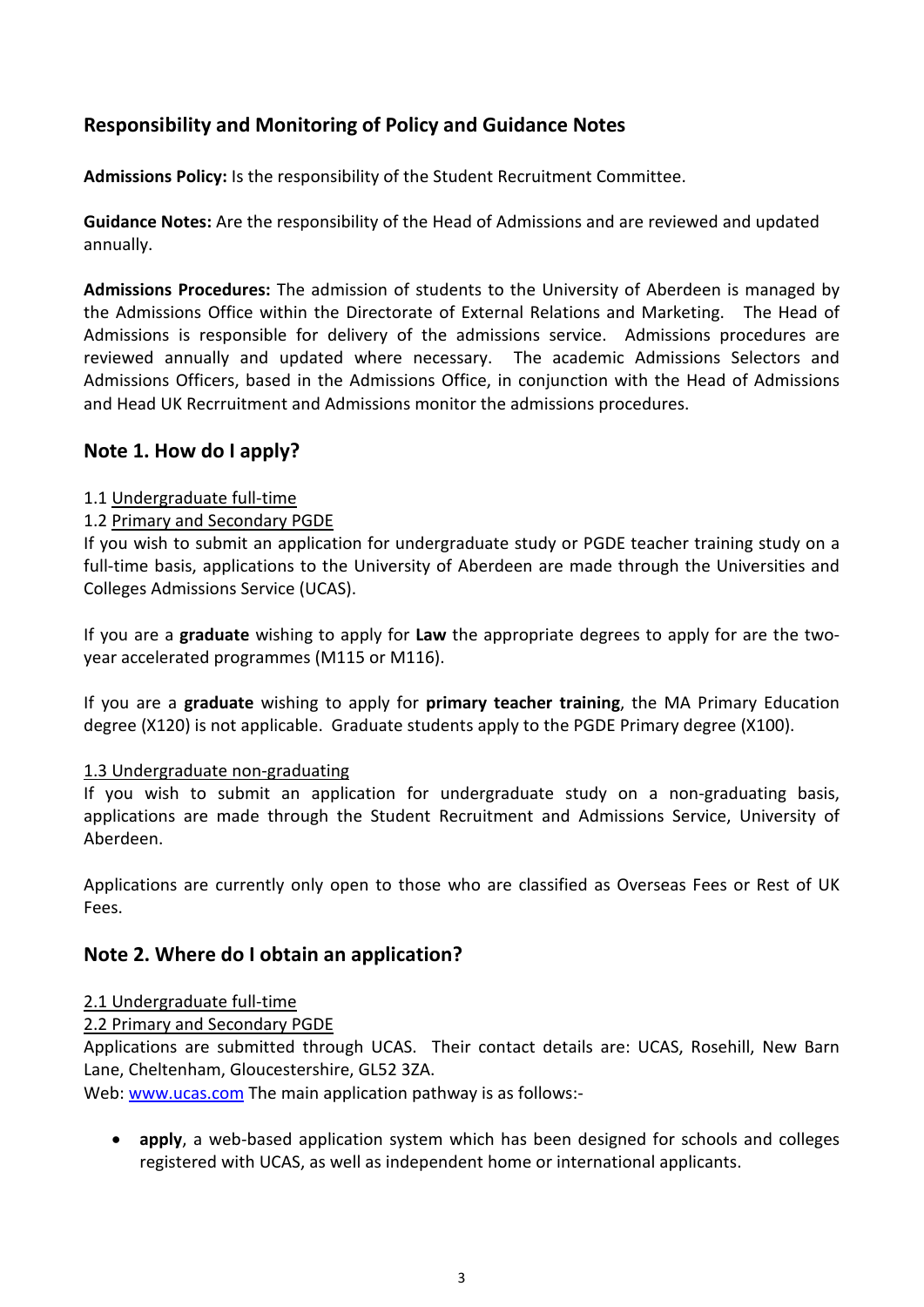#### 2.3 Undergraduate non-graduating

Where applicable, application forms are available from the Admissions Office, Directorate of External Relations and Marketing, University of Aberdeen, University Office, King's College, Aberdeen, AB24 3FX, Scotland, UK. Telephone + 44 (0) 1224 273504 Email: [ugadmissions@abdn.ac.uk](mailto:ugadmissions@abdn.ac.uk)

Please refer to **1.3** for detailed information.

## **Note 3. Is there a charge for applying?**

### 3.1 Undergraduate full-time

#### 3.2 Primary and Secondary PGDE

Completed UCAS applications are submitted to UCAS with the application fee. If you are applying for only one course at one institution, you pay a reduced fee. Information on how to pay the fee is contained on the UCAS web pages, see **2.1** above.

#### 3.3 Undergraduate non-graduating

The University of Aberdeen makes no application charge if you wish to apply for study as a nongraduating student.

Please refer to **1.3** for detailed information.

### **Note 4. Can I make more than one application?**

#### 4.1 Undergraduate full-time

### 4.2 Primary and Secondary PGDE

You may only submit one application to UCAS in each year's application cycle. Details on how to complete the application can be found on the UCAS web pages, see **2.1** above.

#### 4.3 Undergraduate non-graduating

You may only submit one application form to the University of Aberdeen in each year's application cycle.

Please refer to **1.3** for detailed information.

## **Note 5. When do I apply?**

#### 5.1 Undergraduate full-time

### 5.2 Primary and Secondary PGDE

If you are a student applying from the UK or European Union (EU) or elsewhere, whatever your nationality, you must ensure your application, in full, is submitted to UCAS on time. Full details regarding submission dates are provided by UCAS on their web pages and also detailed in the current University of Aberdeen Undergraduate Prospectus.

If you are a student applying from outside the UK or European Union (EU), whatever your nationality, you can apply anytime from early September. Full details are provided by UCAS on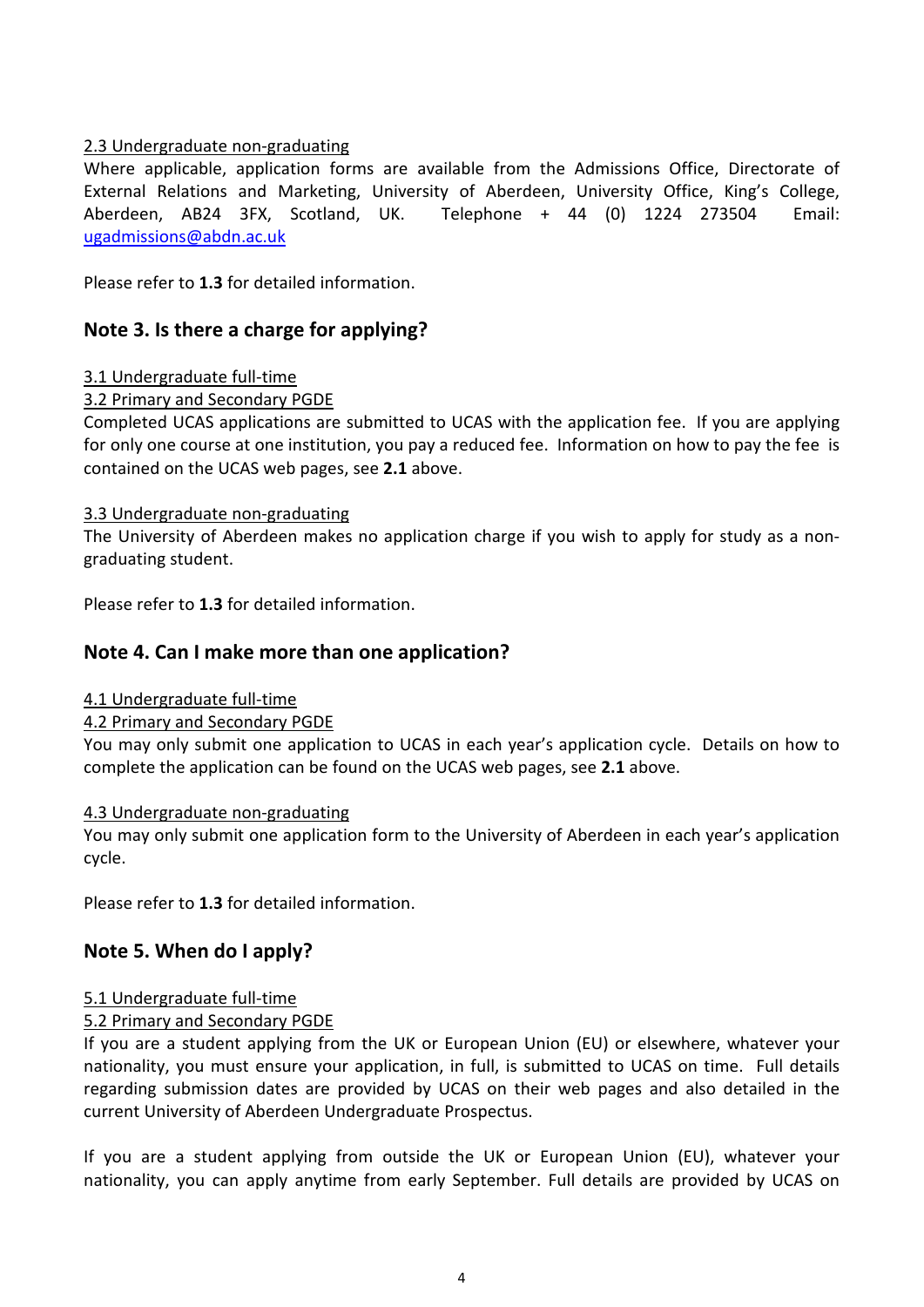their web pages. (i.e. for 2020 entry [including deferred entry to 2021], applications can be submitted to UCAS from 6 September 2019). If you are applying for Medicine or Dental Surgery, you must observe the paragraph below.

If you are a student applying for Medicine or Graduate Dental Surgery (A100 or A105 or A201) at the University of Aberdeen, you must ensure that your application, in full, is submitted to UCAS by 15 October in the year previous to the one you wish to commence studies. (i.e. for 2020 entry, [including deferred entry to 2021], applications, in full, must be submitted to UCAS by 15 October 2019). Please also read Note 12 regarding the UKCAT Admissions Test. Further information for Medical and Dental applicants can be found on our web pages: [www.abdn.ac.uk/smmsn/undergraduate/index.php](http://www.abdn.ac.uk/smmsn/undergraduate/index.php)

If you are a student applying for courses other than Medicine or Graduate Dental Surgery at the University of Aberdeen, you must ensure that your application, in full, is submitted to UCAS by 15 January in the year you wish to commence studies (i.e. for 2020 entry, [including deferred entry to 2021], applications must be submitted to UCAS by 15 January 2020).

International students, applying to Aberdeen from outside the UK or EU, are required to meet the 15 October deadline for Medicine or Graduate Dental Surgery and encouraged to meet the 15 January deadline for all other degrees.

#### 5.3 Undergraduate non-graduating

Early application is encouraged, particularly if you are required to attend classes for a specific period. The University of Aberdeen will consider applications all year round and any offers made will indicate the appropriate start date.

Please refer to **1.3** for detailed information.

## **Note 6. What happens if I submit my application late?**

### 6.1 Undergraduate full-time

#### 6.2 Primary and Secondary PGDE

The University of Aberdeen guarantees to consider all applications received by UCAS by the appropriate deadlines. Late applications may or may not be considered. The University of Aberdeen endeavours to meet all deadlines outlined by UCAS.

International students, applying from outside the UK or EU, are expected and encouraged to meet the 15 October or 15 January deadlines as appropriate. **See Note 5.**

#### 6.3 Undergraduate non-graduating

The University of Aberdeen will consider applications all year round and any offers made will indicate the appropriate start date.

Please refer to **1.3** for detailed information.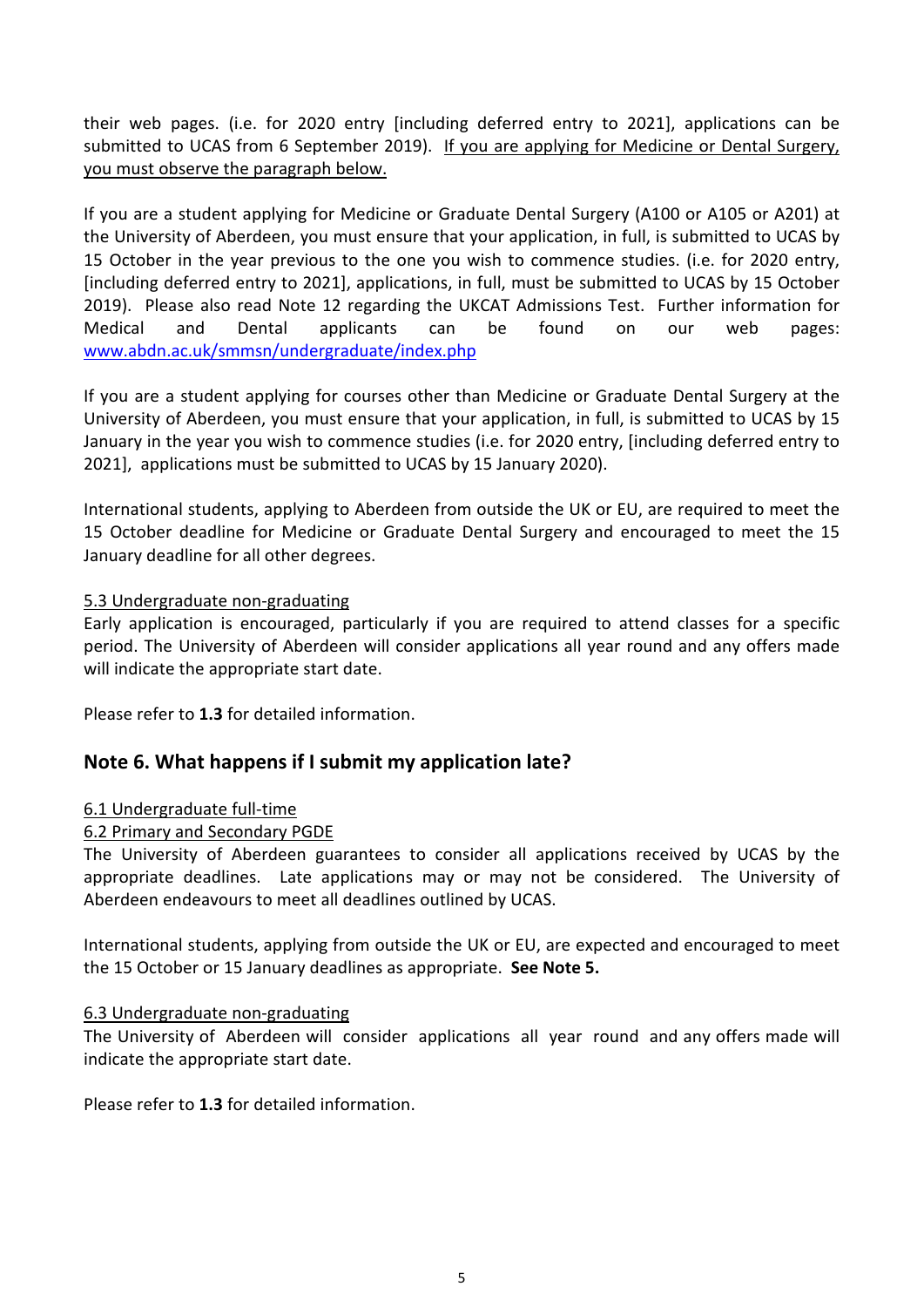## **Note 7. What are the entry requirements?**

#### 7.1 Undergraduate full-time

The University of Aberdeen welcomes applications from candidates who can demonstrate they have the ability to succeed on the course to which they have applied and that they will benefit from and contribute to the learning, research and social environment at the University.

The University's minimum entry requirements for all undergraduate degrees are set by the Student Recruitment Committee (SRC), in consultation with the Directorate of External Relations and Marketing and are detailed on UCAS web pages, in the University of Aberdeen Undergraduate Prospectus and on our web pages. Achieving, or expecting to achieve, the minimum entry requirements from a single sitting of exams does not guarantee an offer of admission.

We have many more applicants than places, and most meet our minimum entrance requirements, consequently we may need to ask for more than the minimum. An applicant's academic profile will normally be the most significant factor in our decision making.

#### 7.2 Undergraduate non-graduating

You will be considered for admission mainly on the basis of your academic attainments, particularly those achieved at your home university or college. Your proficiency in English will also be taken into account and your intended subject of study. If you wish to take Level 3 courses in English as part of your curriculum at Aberdeen, you will be required to take a diagnostic test before commencing classes. Diagnostic tests are usually held in September, during the first week of term.

Please refer to **1.3** for detailed information.

### 7.3 Primary and Secondary PGDE

The University of Aberdeen follows the Memorandum on Entry Requirements to Programmes of Initial Teacher Education in Scotland produced by the General Teaching Council for Scotland (GTCS). The current Memorandum is dated September 2019. The University produces an Information Leaflet for the PGDE and it provides information on specific entry requirements. It is available at: **[www.abdn.ac.uk/pgt/primary](http://www.abdn.ac.uk/pgt/primary)** for Primary and for Secondary at: [www.abdn.ac.uk/pgt/secondary](http://www.abdn.ac.uk/pgt/secondary)

## **Note 8. Can I make an application for deferred entry?**

### 8.1 Undergraduate full-time

If you wish to take a year out, UCAS offers applicants the opportunity to submit an application during one cycle, for admission in the following cycle. If you apply for deferred entry, you must meet the conditions of entry in the cycle you have applied. (i.e if you apply in the 2020 cycle for 2021 admission, you must meet the condition of offer in 2020). You must also apply by the appropriate UCAS deadline dates (i.e. 15 October 2019/15 January 2020 for deferred entry to 2021.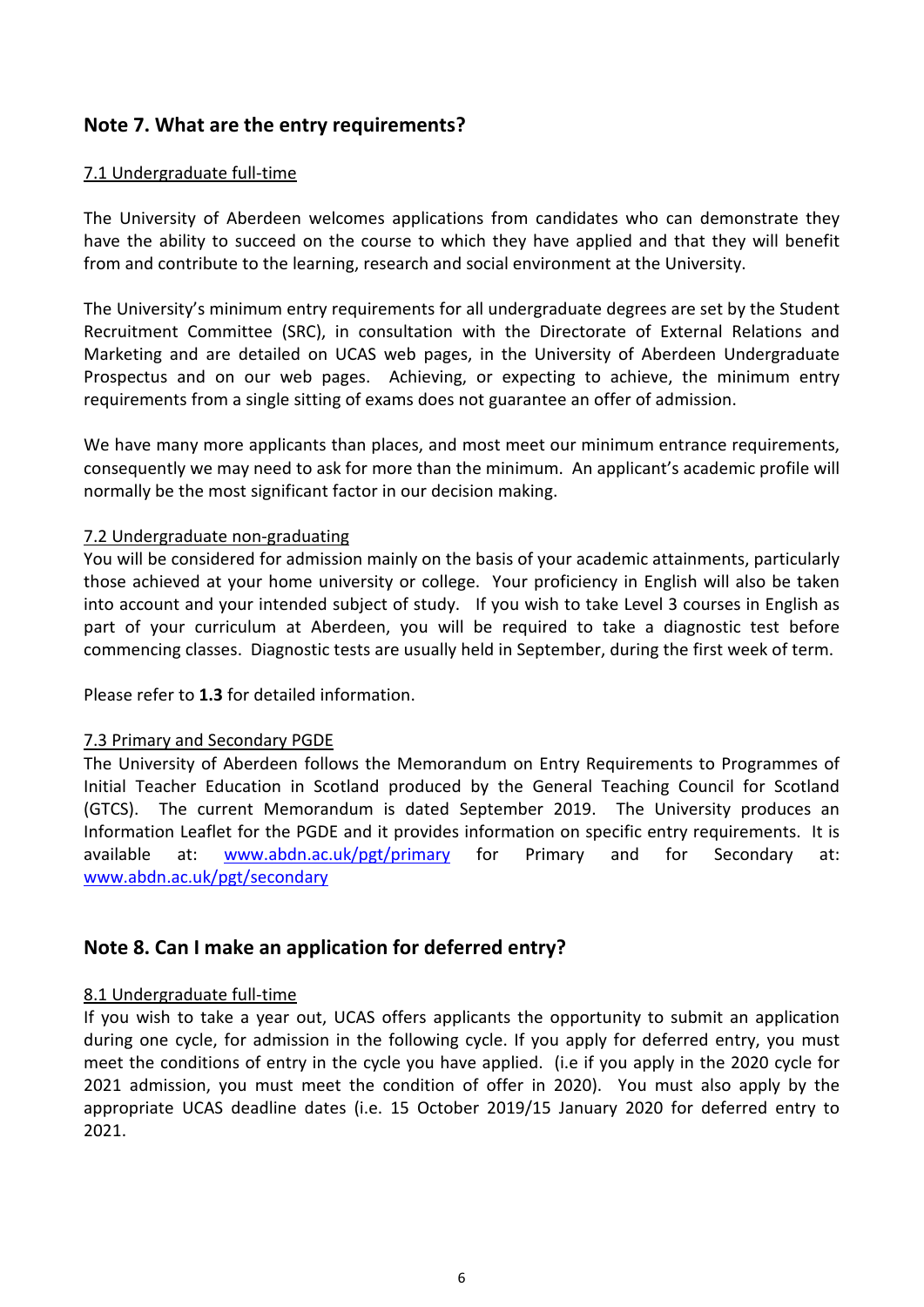If you decide to defer entry once an offer of admission has been made, the University of Aberdeen will consider such requests. You should email the University of Aberdeen [\(ugadmissions@abdn.ac.uk\)](mailto:ugadmissions@abdn.ac.uk), requesting that you wish to amend the year of entry and why. Please ensure you provide your name and 10 digit UCAS number.

### 8.2 Undergraduate non-graduating

Deferred entry is not applicable if you are a non-graduating student. If you accept an offer of admission and then wish to change the point of entry, you would be required to submit a new application.

Please refer to **1.3** for detailed information.

#### 8.3 Primary and Secondary PGDE

Deferred entry is not permitted. You must submit an application, (**See Note 5**), for the year in which you wish to commence studies.

If you accept an offer of admission and find that your circumstances change, making it impossible for you to commence studies, the University of Aberdeen is unlikely to consider a request for deferred entry. It should be noted that in recent years requests for deferred entry to PGDE have not been authorised. UCAS will only process our requests for deferred entry if applicants hold and accept an unconditional offer of admission. If the offer is conditional and that condition has not been met, it is not possible for our Admissions Selectors to consider deferred entry. You would be required to submit a new application. In such cases, there is no guarantee that an applicant would receive a further offer of admission as the application would be considered alongside all other applications submitted.

## **Note 9. If I have a criminal conviction/caution can I still apply?**

### 9.1 Undergraduate full-time

### 9.2 Primary and Secondary PGDE

Applicants with a criminal conviction/caution can make an application for admission. As you complete the UCAS application there is one question asked referring to criminal convictions. **This question is only asked for those applying to certain courses that require enhanced disclosure known as a PVG check. UCAS provides full information on the question being asked.**

### *Question 1 for certain courses*

**The question refers to applications for courses leading to professions or occupations such as (but not limited to) teaching, medicine, dentistry, law, accountancy, actuarial, insolvency, healthcare, social work, veterinary medicine, veterinary science, pharmacy, osteopathy, chiropractic, optometry and those involving work with children or vulnerable adults, including the elderly or sick people. These professions or occupations are exempt from the Rehabilitation of Offenders Act (1974) or involve regulated activities.** 

**At the University of Aberdeen, spent convictions/cautions, including motoring/driving, are still relevant for entry to the MBChB degrees (A100 and A105), Gateway to Medicine (A1A1), the Graduate Dental Surgery degree (A201), the Education degrees (including PGDE), and the BMus Education degree (WX13). For all these degrees, where we have indicated through UCAS that the**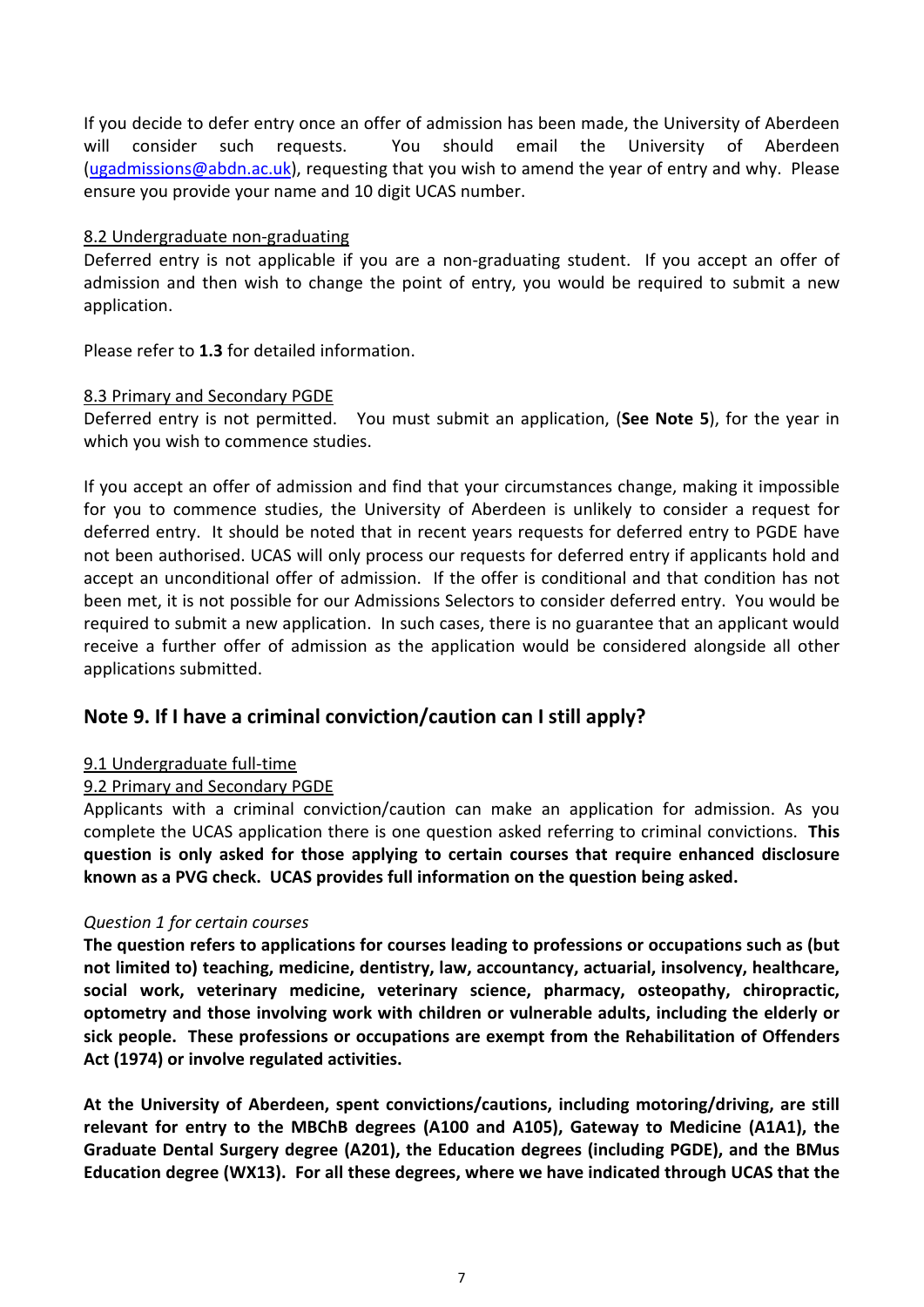### **course requires a criminal records check, a PVG, you are required to declare all convictions/cautions whether spent or unspent. Full information is available on UCAS.**

If you apply for one of the degrees detailed above and indicate that you have a relevant criminal conviction/caution, or were to write to us indicating that you have a relevant criminal conviction/caution, the University of Aberdeen will write to you to request further information. Your reply is sent to the Head of Admissions. The information provided is treated in the strictest confidence. A recommendation on whether or not to clear for admissions consideration is passed to the University Secretary or Principal. The outcome is communicated to you by the Head of Admissions. Your application for admission is placed on hold until the University Secretary or Principal has considered the recommendation relating to the declared conviction/caution.

If you accept an offer of admission for the MBChB degrees (A100 and A105),Gateway to Medicine (A1A1), the Graduate Dental Surgery degree (A201), the Education degrees or the BMus Education degree (WX13), please read **Note 10** and **Note 11**.

#### 9.3 Undergraduate non-graduating

Applicants with a criminal conviction/caution can make an application for admission.

## **Note 10. Do I have to undergo a criminal records check?**

### 10.1 Undergraduate full-time (only the degrees detailed below)

#### 10.2 Primary and Secondary PGDE

If you accept an offer of admission for the MBChB degrees (A100 and A105), the Graduate Dental Surgery degree (A201), Gateway to Medicine (A1A1), the Education degrees (including PGDE), or the BMus Education degree (WX13) you will receive information regarding a criminal records check. Prior to admittance, you will be required to obtain Disclosure through Disclosure Scotland and the cost, which you will need to pay, should be approximately £60. Disclosure is now referred to as PVG (Protection of Vulnerable Groups). International applicants and applicants who have lived abroad for a significant number of years will be asked to provide appropriate proof that they did not have any convictions whilst abroad.

#### 10.3 Undergraduate non-graduating

A criminal records check is not required if you are attending the University of Aberdeen as a nongraduating student.

Please refer to **1.3** for detailed information.

## **Note 11. Do I have to undergo a medical examination?**

### 11.1 Undergraduate full-time

If you accept an offer of admission for the MBChB degrees (A100 and A105) or for the Graduate Dental Surgery degree (A201), you will receive information on our Immunisation Policy. Information can also be found on our web pages: [www.abdn.ac.uk/smmsn/undergraduate/medicine/fitness-to-practise.php](http://www.abdn.ac.uk/smmsn/undergraduate/medicine/fitness-to-practise.php) and [www.abdn.ac.uk/smmsn/undergraduate/dentistry/fitness-to-practise.php](http://www.abdn.ac.uk/smmsn/undergraduate/dentistry/fitness-to-practise.php)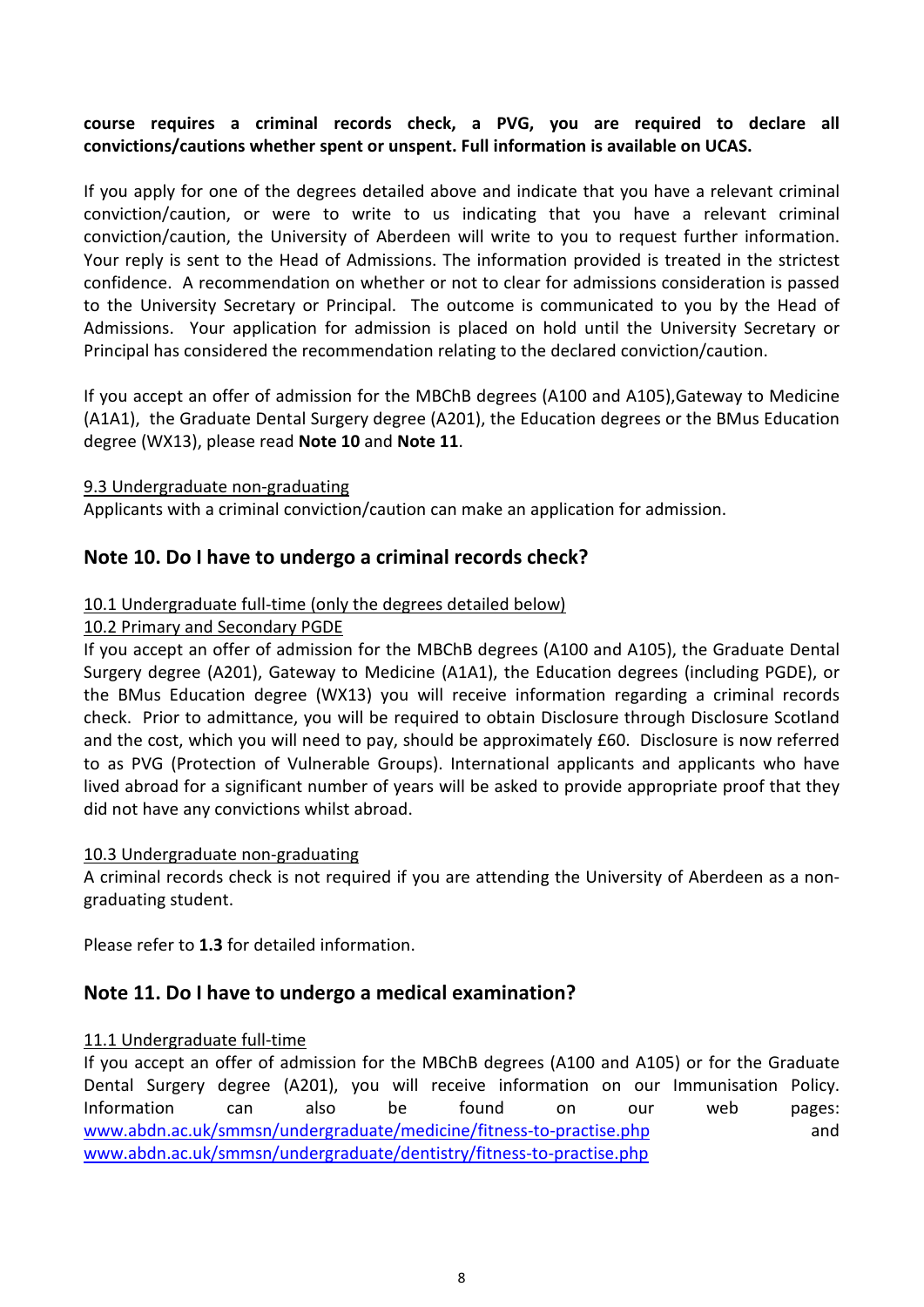If you are made an offer of admission for A100 or A105 or A201, you will be issued with a Health Questionnaire.

#### 11.2 Undergraduate non-graduating

A medical examination is not required if you are attending the University of Aberdeen as a nongraduating student.

Please refer to **1.3** for detailed information.

#### 11.3 Primary and Secondary PGDE

A medical examination is not required if you are attending the University of Aberdeen to study as a PGDE student.

## **Note 12. Do I have to undergo an Admissions Test?**

#### 12.1 Undergraduate full-time

The University Clinical Aptitude Test (UCAT) – previously known as UKCAT - has been used in the selection process by a consortium of UK university Medical and Dental Schools, including the University of Aberdeen, since 2007. The test helps universities to make more informed choices from amongst the many highly-qualified applicants who apply for their medical and dental programmes. The test does not contain any curriculum or any science content. It focuses on exploring the cognitive powers of candidates and other attributes considered to be valuable for health care professionals.

The three degrees at the University of Aberdeen requiring the UCAT Test are A100, A105 and A201. More information can be obtained from the UCAT web pages at: [www.ucat.ac.uk](http://www.ucat.ac.uk/) and also the University of Aberdeen web pages at: [www.abdn.ac.uk/smmsn/undergraduate/medicine/ukcat.php](http://www.abdn.ac.uk/smmsn/undergraduate/medicine/ukcat.php)

#### 12.2 Undergraduate non-graduating

You will not be required to take an admissions test.

Please refer to **1.3** for detailed information.

#### 12.3 Primary and Secondary PGDE

You will not be required to take an admissions test.

## **Note 13. Will I be required to attend an interview or audition ?**

#### 13.1 Undergraduate full-time

Interviews/auditions form part of the admissions process for the MBChB degrees (A100 and A105), the Graduate Dental Surgery degree (A201), the Gateway to Medicine programme (A1A1), the Education degrees and the BMus degrees (XW13, W300 and W390). Not all applicants who apply for these degrees are invited for interview/audition. For A100, A105 and A201, please also read **Note 11**.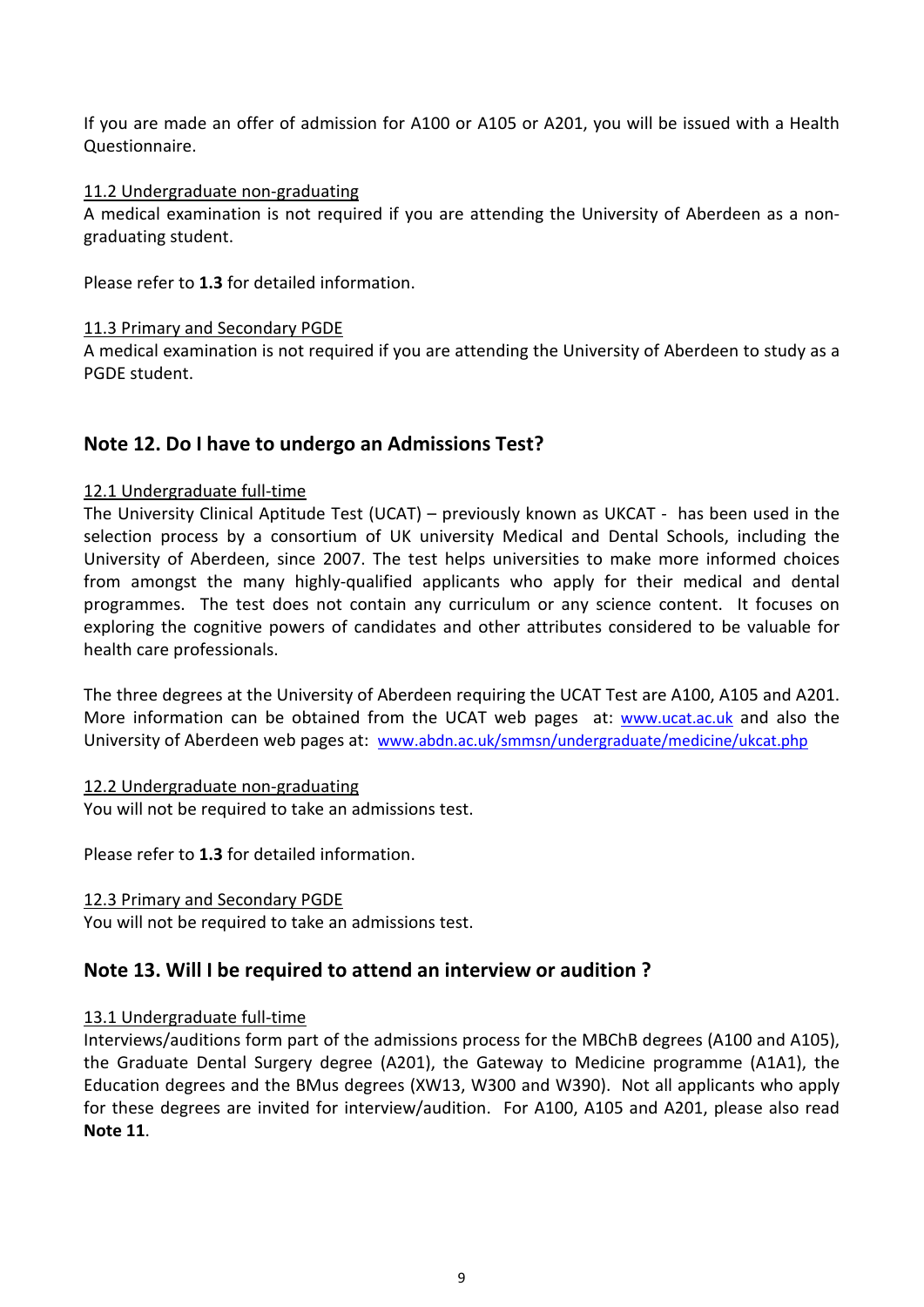Interviews/auditions will continue until the end of March and for A100, A201, A1A1 and Education it is unlikely that decisions will be communicated to UCAS until the interview/audition procedure is complete. Please also read **Note 18.**

In exceptional circumstances we may elect to invite applicants to attend for interview for other degree programmes.

#### 13.2 Undergraduate non-graduating

You will not be required to attend an interview.

Please refer to **1.3** for detailed information.

#### 13.3 Primary and Secondary PGDE

Interviews form part of the admissions process for the PGDE (Primary and Secondary). **See Note 18.**

## **Note 14. When you receive my application, how is it processed?**

#### 14.1 Undergraduate full-time

#### 14.2 Primary and Secondary PGDE

Once you submit your application to UCAS, they check to ensure the application is complete, then forward it to each of the universities and colleges you selected. The University of Aberdeen has a centralised admissions process and all UCAS communications are sent to the Admissions Office in the Directorate of External Relations and Marketing. UCAS applications at the University of Aberdeen are not distributed to colleges, schools or departments. **See Appendix A**.

Please remember that when writing your Personal Statement UCAS use software to detect any evidence of plagiarism and will advise the University accordingly. Should we be informed that an application contains plagiarism; the University reserves the right to reject the application, particularly for high demand courses such as Medicine (A100, A105), Graduate Dental Surgery (A201), Law and Education (including PGDE).

The University of Aberdeen starts to receive UCAS applications from September onwards. The applications are distributed within Admissions to the respective academic Admissions Selector, via the Admissions Officers and Admissions Assistants, on a regular basis.

When we receive your application from UCAS, we will issue an Acknowledgement.

When a decision on your application has been reached, we communicate this to UCAS who will then notify you formally, usually through UCAS Track. For applications submitted to UCAS on time, by 15 October/15 January, we endeavour to meet the UCAS response deadline of 31 March.

#### 14.3 Undergraduate non-graduating

Once you send your application form to us, we check to ensure that it is complete before passing it to the appropriate Admissions Selector to make a decision.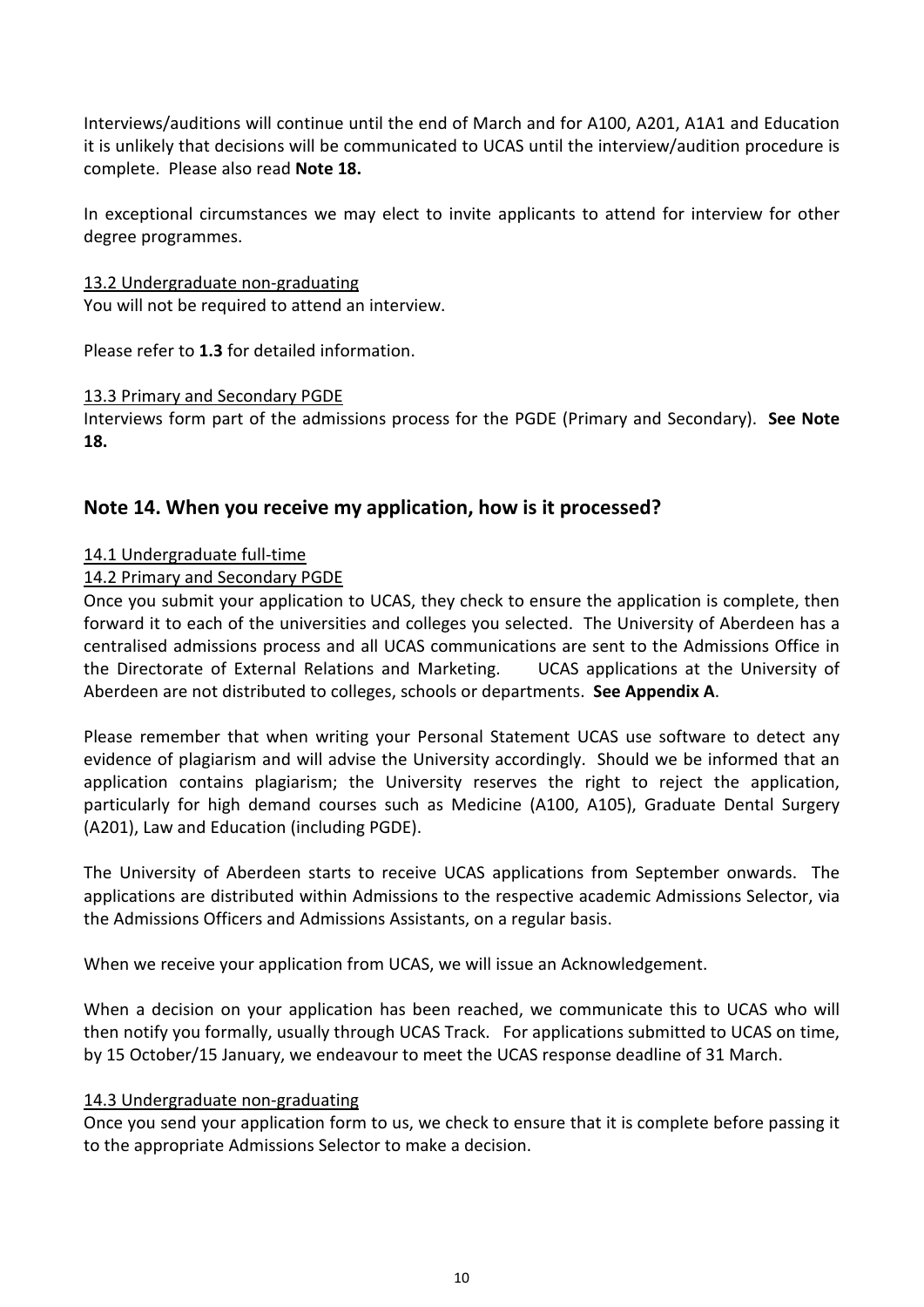If you wish to take Level 3 subjects, a copy of your application is also forwarded to the appropriate Head of School. Only in exceptional cases do students take Level 4 subjects.

Once the Admissions Selector and Head of School (where appropriate), make a decision, we will write to you. If we accept you as a non-graduating student, you receive a formal offer of admission and you will be asked to confirm whether or not you wish to accept the place.

Please refer to **1.3** for detailed information.

## **Note 15. How do you determine my fee status?**

### 15.1 Undergraduate full-time

### 15.2 Primary and Secondary PGDE

UCAS require you to provide information that will then be used by the University of Aberdeen to help determine your fee status if this requires to be done. UCAS provides guidance during the application process.

Home Fees (Scottish/EU) are payable by students who meet the criteria. **Appendix B** provides further information on who is eligible for Home Fees (Scottish/EU).

The University of Aberdeen seeks to confirm fee status at an early stage in the application process as offers of admission made through UCAS will indicate if Home Fees (Rest of UK), also known as the middle rate, or International Fees are to be paid.

In situations where the fee status is not clear, the University of Aberdeen will write to you (by email), to request further information. In such circumstances you will be sent the Fees Classification Form for completion.

When you reply to us, we will make an assessment and then write to you to explain and advise if Home Fees (Scottish/EU) or Home Fees (Rest of UK) or International Fees are to be awarded.

If you fail to reply to our communications or fail to return the completed Fees Classification Form, then the University may communicate an unsuccessful decision to UCAS.

## **Note 16. How can I find out how much my tuition fees will be?**

16.1 Undergraduate full-time 16.2 Primary and Secondary PGDE 16.3 Undergraduate non-graduating Information on tuition fees can be found on our web pages at: [www.abdn.ac.uk/infohub/finance/tuition-fees.php](http://www.abdn.ac.uk/infohub/finance/tuition-fees.php)

## **Note 17. Do I have to tell you how my tuition fees will be paid?**

#### 17.1 Undergraduate full-time

If you intend to come and study at the University of Aberdeen, we must ensure that you have the financial resources necessary to meet the costs of study.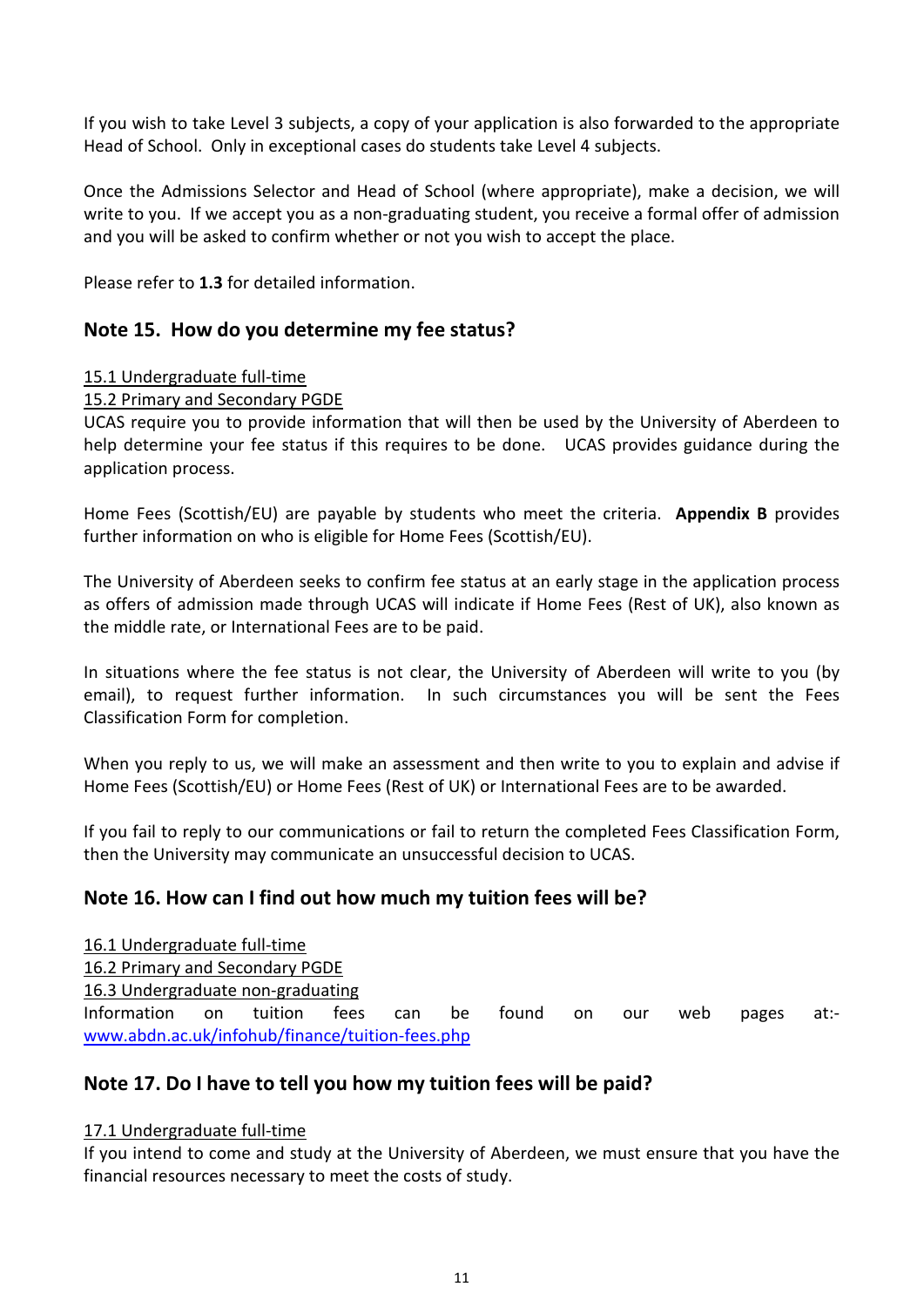If you are aged under 21 and domiciled in the UK or EU, you are not required to provide us with evidence of how your tuition fees are to be paid because it is assumed that you will be applying to either the Student Awards Agency for Scotland (SAAS) or Finance England/Wales/Northern Ireland. You have to contact them yourself to let them know you intend to commence studies at a university and if they agree to pay your tuition fees, they will liaise with the university. You will also have to confirm annually to SAAS/Student Loan Company or the other award bodies that you are continuing with your studies.

If you are aged over 21 when you are due to commence studies, or if you are an International student, we will send you a Financial Guarantee Form for completion. This form is sent to you if an offer of admission is to be made and you are requested to complete and return the form as soon as possible.

#### 17.2 Undergraduate non-graduating

If you are attending the University as a non-graduating student you are not required to tell us in advance how your tuition fees will be paid as the information required is provided on your application form.

Please refer to **1.3** for detailed information.

#### 17.3 Primary and Secondary PGDE

If you commence studies on the PGDE (Primary and Secondary) it cannot be assumed that you will receive funding for a second degree from either SAAS or Finance England/Wales/Ireland. You are encouraged to contact them to determine your status.

We will send you a Financial Guarantee Form for completion if an offer of admission is to be made and you are requested to complete and return the form as soon as possible.

If you are an applicant from England, Wales or Northern Ireland it should be noted that any study bursary offered to postgraduate initial teacher training (ITT) students studying in England, Wales or Northern Ireland does not apply if you accept an offer of a place at a Scottish institution.

## **Note 18. Will I receive an offer of admission?**

#### 18.1 Undergraduate full-time

Our aspiration is to make offers of admission to those who have already achieved the published minimum grades for entry or are predicted to achieve them in forthcoming examination results. Our minimum entry requirements are detailed in the Undergraduate Prospectus. Achieving, or expecting to achieve, the minimum entry requirements does not guarantee an offer of admission.

The University of Aberdeen has a long standing commitment to widening access to higher education and is keen to encourage students from the widest possible range of backgrounds to participate in University studies. A key part of this commitment is the University's Contextualised Admissions and Access Thresholds Policy. More information can be found via the link Contextualised Admissions at: [www.abdn.ac.uk/study/undergraduate/](http://www.abdn.ac.uk/study/undergraduate/)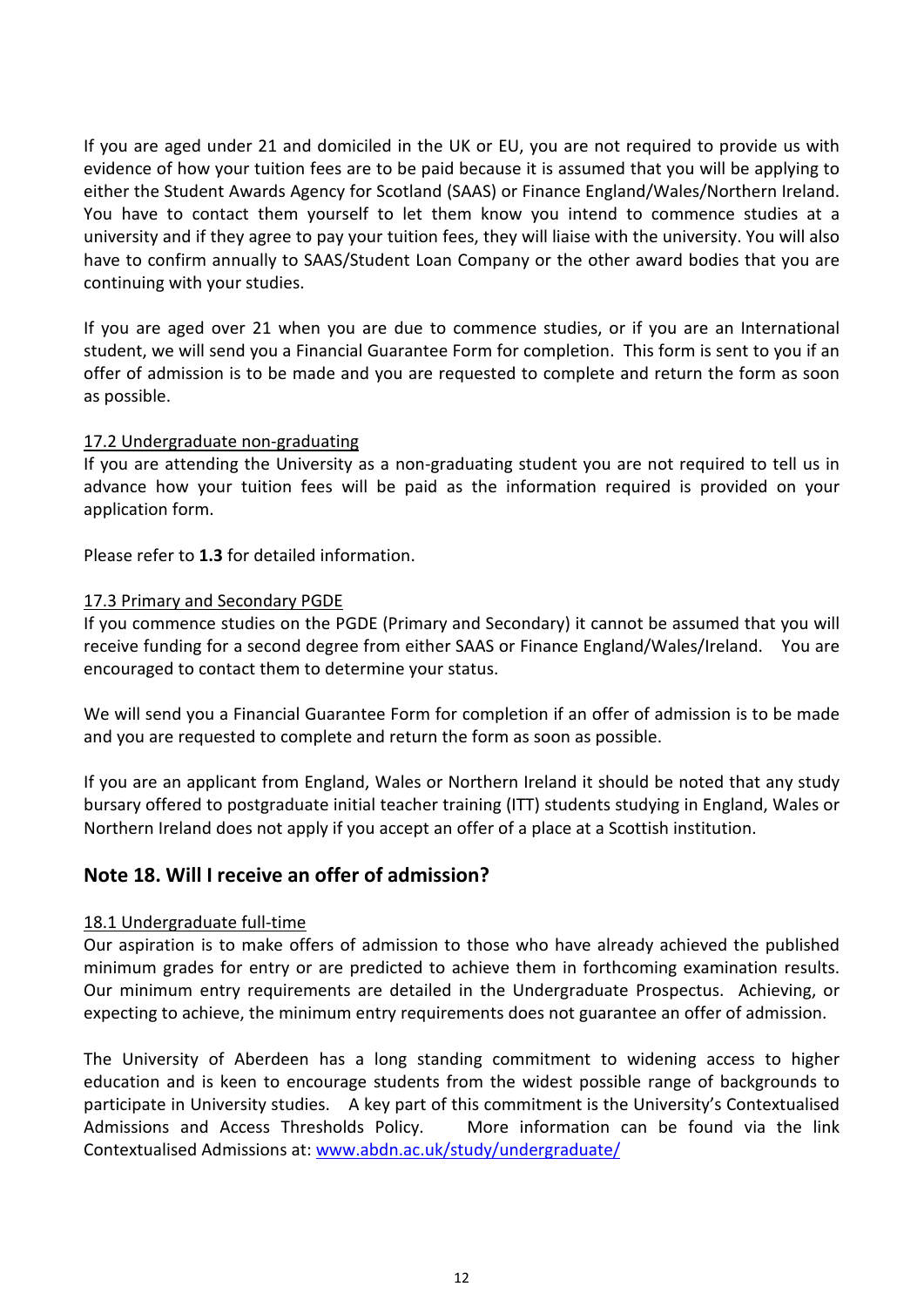For MBChB (A100, A105), Graduate Dental Surgery (A210), the Gateway to Medicine programme (A1A1), Primary Education and BMus (XW13, W300, W390), these degrees require applicants to attend for interview/audition before offers of admission can be made. Not all applicants who apply are invited to interview/audition. For A100, A105, A201, A1A1, Primary Education, XW13, W300 and W390 degrees the Admissions Selectors will take into account all information presented in the UCAS application and performance at interview/audition to determine whether or not an offer of admission will be made.

If you are applying for the MBChB degrees (A100, A105), you can access detailed information at: [www.abdn.ac.uk/smmsn/undergraduate/medicine/index.php](http://www.abdn.ac.uk/smmsn/undergraduate/medicine/index.php) Please also read **Note 11.**

If you have been asked to provide further information in order for the University of Aberdeen to determine your correct fee status, no offer of admission can be communicated to UCAS until this is confirmed. S**ee Note 15**

If you are applying for one of degrees detailed in **Note 9** and you have declared a relevant criminal conviction/caution in your UCAS application, no offer of admission can be communicated to UCAS until the University Secretary or Principal has considered the recommendation.

At the University of Aberdeen, decisions on applications are communicated to UCAS electronically. UCAS will communicate our decision to you and where an offer is conditional, details of the condition will be stated. If Home Fees (Rest of UK) or International Fees are applicable the UCAS communication will also state this.

UCAS will advise you on how to reply to offers made to you. **See Appendix C.**

#### 18.2 Undergraduate non-graduating

At present, it is likely that offers of admission can only be made to international fees, nongraduating students. Please refer to **1.3** for detailed information. **See Appendix C.**

#### 18.3 Primary and Secondary PGDE

Competition for places on the PGDE Primary and some subjects on the PGDE Secondary is strong. The University of Aberdeen receives an allocation of places from the Scottish Executive, via the Scottish Funding Council on an annual basis and must adhere to these when making offers of admission. The University's allocation of places is not generally known until approximately 5 months before term commences.

Entry to the PGDE requires applicants to attend for interview before offers of admission can be made. Not all applicants are invited for interview. To determine who is invited, the Admissions Selectors take into account all information presented in the UCAS application paying particular attention to academic qualifications achieved, or to be achieved, the personal statement and the reference. Admissions Selectors will also take into account additional qualifications gained prior to University entry and for PGDE Primary the range of subjects studied within the degree. Selectors look for a commitment to teaching, an understanding of the teaching profession, an interest in children or young people and work experience/voluntary work with schools or with organisations connected to young people. Detailed information can be found within the PGDE Information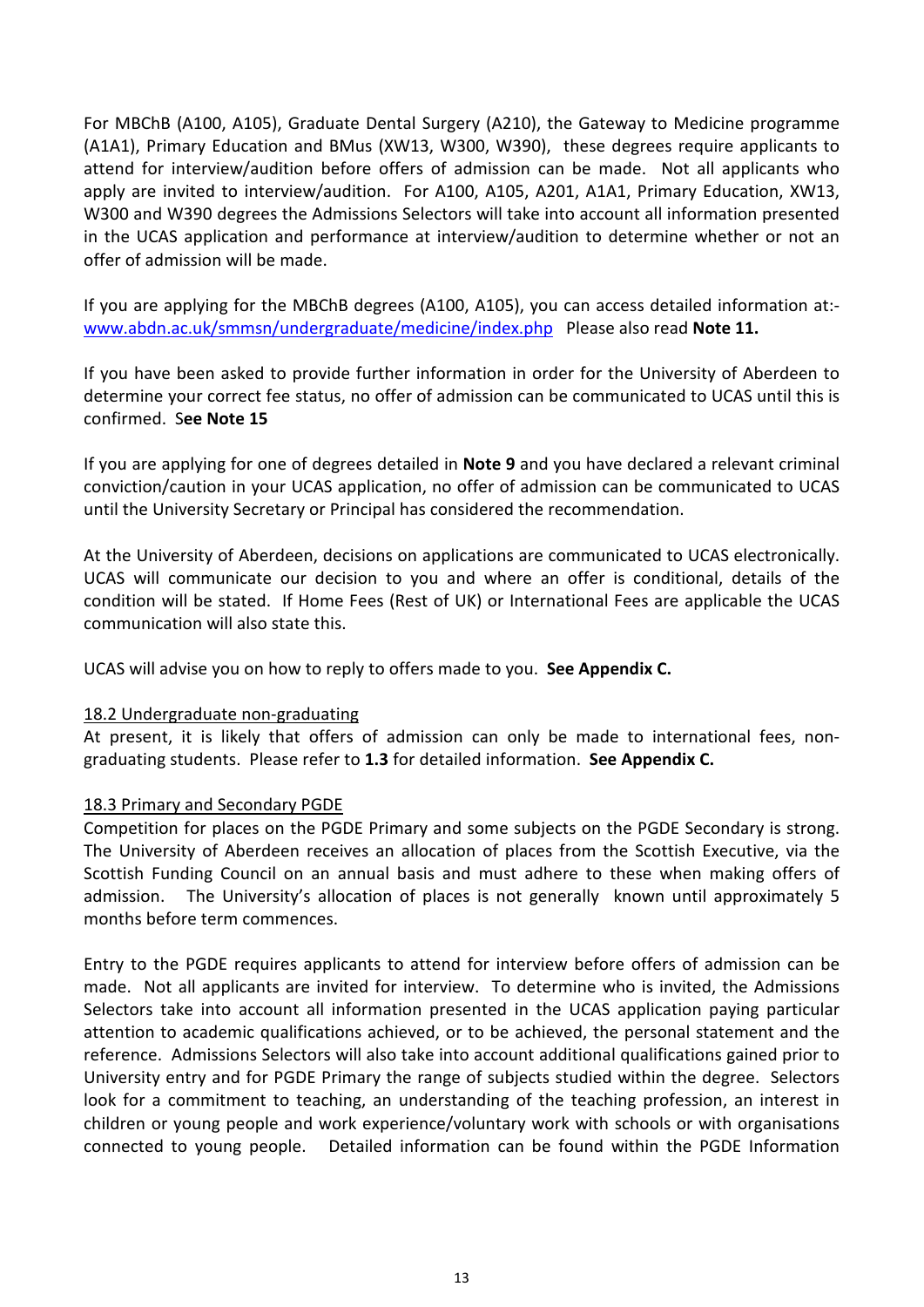Leaflet at: [www.abdn.ac.uk/pgt/primary](http://www.abdn.ac.uk/pgt/primary) for Primary and for Secondary at: [www.abdn.ac.uk/pgt/secondary](http://www.abdn.ac.uk/pgt/secondary)

Interviews are normally conducted jointly by University staff and field specialists. In the event that field specialists are unavailable, interviews will be conducted by experienced University staff.

Following interview, offers of admission can be made. Not everyone who attends for interview will receive an offer of admission. In general, offers of admission are made to applicants who meet or who will meet the entry requirements, who perform extremely well in all aspects at interview and particularly for the PGDE Primary, whose qualifications pre degree are wide ranging.

If you have been asked to provide further information in order for the University of Aberdeen to determine your correct fee status, no offer of admission can be communicated to UCAS until this is confirmed. (**See Note 14**)

If you declared a relevant criminal conviction/caution in your application (**See Note 9**), no offer of admission can be communicated to UCAS until the University Secretary or Principal has considered the recommendation.

At the University of Aberdeen, decisions on applications are communicated to UCAS electronically. UCAS will communicate our decision to you and where an offer is conditional, details of the condition will be stated. If Home (Rest of UK) Fees or International Fees are applicable the UCAS communication will also state this.

UCAS will provide you with information on how to reply if an offer of admission is made to you. **See Appendix C.**

## **Note 19. Is student accommodation available?**

### 19.1 Undergraduate full-time

### 19.2 Primary and Secondary PGDE

#### 19.3 Undergraduate non-graduating

The University of Aberdeen makes no stipulation about where its students should live and new students may apply to the University or arrange their own accommodation. You are advised that all new students to the University are guaranteed an offer of accommodation; this could be within our portfolio of accommodation or with one of our partners.

#### *Application*

Information on how to apply for Accommodation is sent out by the University. If you **firmly** accept an offer of admission (conditional or unconditional) you will receive the Accommodation information. This means you have made Aberdeen your first choice. It is advisable to apply for accommodation as soon as you are notified you can do so.

If you are a UCAS applicant and you select the University of Aberdeen as your **Insurance** choice, you will not be sent Accommodation information at this time (you have made Aberdeen your second choice), but would receive at a later date if your status at Aberdeen was to move to Firm.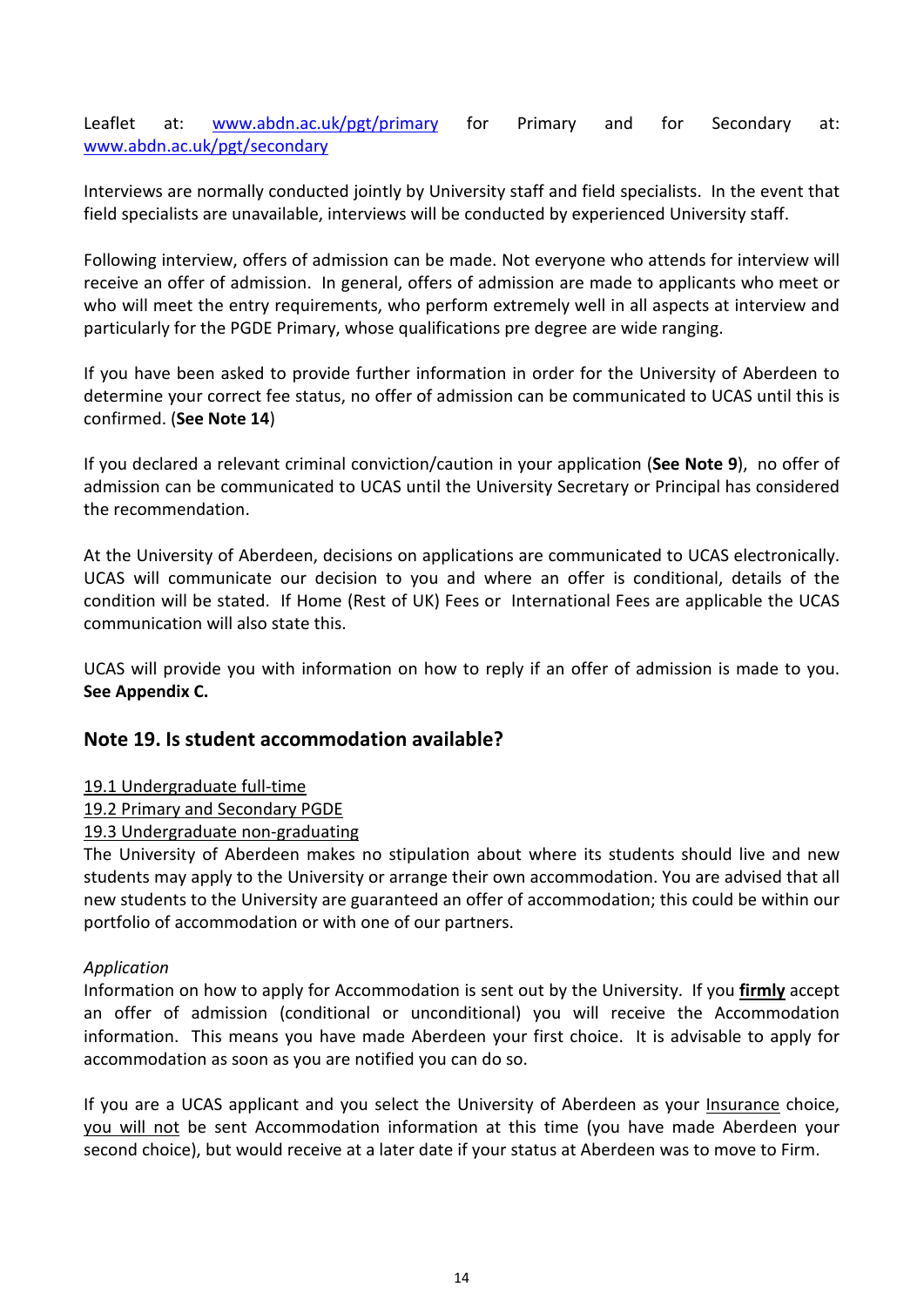#### *Accommodation Contracts*

Unconditional Firm applicants, who apply for accommodation, will be allocated a room and issued with Contracts, by the Accommodation Office. Room allocations and Contracts for Conditional Firm applicants, will be issued when the Conditions of the Offer of Admission have been met. It is advisable to return your Contract as soon as possible to the Accommodation Office.

Please be advised that as accommodation contracts can be issued well before term commences, applicants cannot expect the full range of accommodation options to be available in August, when they move from conditional to unconditional status or if an applicant is placed at Aberdeen having made another University their first choice or if an application is made for the first time in the lead up to the accommodation submission deadline.

### **Note 20. What formal documentation do I receive?**

#### 20.1 Undergraduate full-time

#### 20.2 Primary and Secondary PGDE

If we make you an offer of admission, our official decision, and any conditions attached, will be communicated to UCAS. If the offer is conditional, details of the condition will be stated. Full information will be available on your UCAS Track account.

#### *Information Letter*

The University of Aberdeen will also provide you with an information letter, including details on our Standard Terms Governing Offers of Admission and how to access your Aberdeen Portal. Before you reply to UCAS accepting the formal offer of admission, you must read our information. **See Appendix C**.

#### *Joining Information*

Throughout the summer months, (June/July/August) you will be sent Joining Information if you have i) firmly accepted an unconditional offer  $or$  ii) accepted an offer (conditional firm or insurance) and you have moved to unconditional firm status following the receipt of examination results.

The Joining Pack contains information that will help you prepare for the start of term and will include information on Registration and course selection.

#### 20.3 Undergraduate non-graduating

If we make you an offer of admission, we will write to you with a formal offer. Our formal offer will also contain a document detailing the Standard Terms Governing Offers of Admission to the University (**See Appendix C**). If you accept, you will receive Accommodation information from early May. If you are to commence studies during the first semester (September start), you will be sent Joining Information in August or early September. If you are to commence studies during the second semester (January start), the Joining Information will be sent in December. The Joining Information contains information that will help you prepare for your time at the University of Aberdeen and will include information on Registration.

Please refer to **1.3** for detailed information.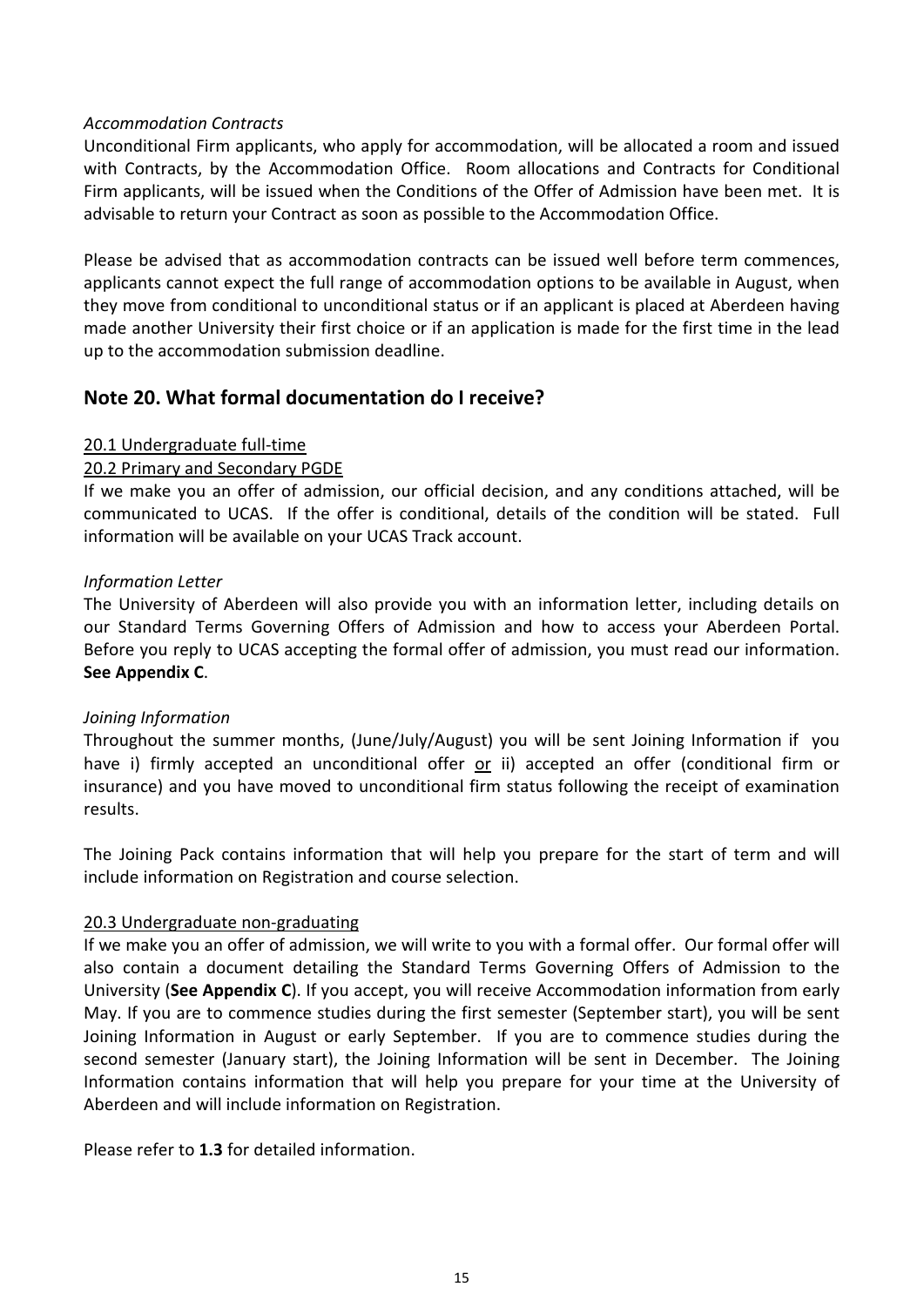## **Note 21. Where can I find out the term dates?**

21.1 Undergraduate full-time

21.2 Primary and Secondary PGDE

21.3 Undergraduate non-graduating

The term dates are intimated to applicants during the admissions cycle but can also be found on our web pages at: [www.abdn.ac.uk/students/academic-life/term--dates.php](http://www.abdn.ac.uk/students/academic-life/term--dates.php)

## **Note 22. What happens if I have disability, medical condition or specific learning difficulty?**

22.1 Undergraduate full-time 22.2 Primary and Secondary PGDE 22.3 Undergraduate non-graduating

The University welcomes applications from disabled applicants and the University aims to make all of the services it provides as accessible as possible. The University's Disability Advisers are the main point of contact for discussing any requirements you may have. Each School also has a designated Disability Co-ordinator who is responsible for ensuring that any provisions that have been agreed are put in place.

The University's Disability Advisers are based in the Students' Union Building (Top Floor), Elphinstone, Road, in the Student Advice and Support Office, Student Support Services.

All applicants are encouraged to disclose information via the application process. It enables the University's Disability Advisers to make timely contact with applicants holding offers of admission in order to discuss support arrangements and to ensure that appropriate guidance is given.

If you think it would be helpful, you are welcome to contact a Disability Adviser for a confidential discussion on your application. More information can be found on our web pages at [www.abdn.ac.uk/disability](http://www.abdn.ac.uk/disability) or by email: [student.disability@abdn.ac.uk](mailto:student.disability@abdn.ac.uk)

The application for admission provides applicants with the opportunity to disclose a disability and the University of Aberdeen encourages early disclosure. In line with the Admissions Policy, the University makes the reassurance that a disability will not affect the outcome of an application. Early disclosure enables the University to work with you to ensure that appropriate support systems are in place to allow you to participate fully in your studies.

## **Note 23. Can I come and visit the University of Aberdeen?**

### 23.1 Undergraduate full-time

## 23.2 Primary and Secondary PGDE

## 23.3 Undergraduate non-graduating

The University of Aberdeen has an 'Open Door' policy, which means that you are welcome to contact us to arrange a private visit at any time. A visit tailored to your interests is the most informative and enjoyable way to find out what it is really like to be a student at the University of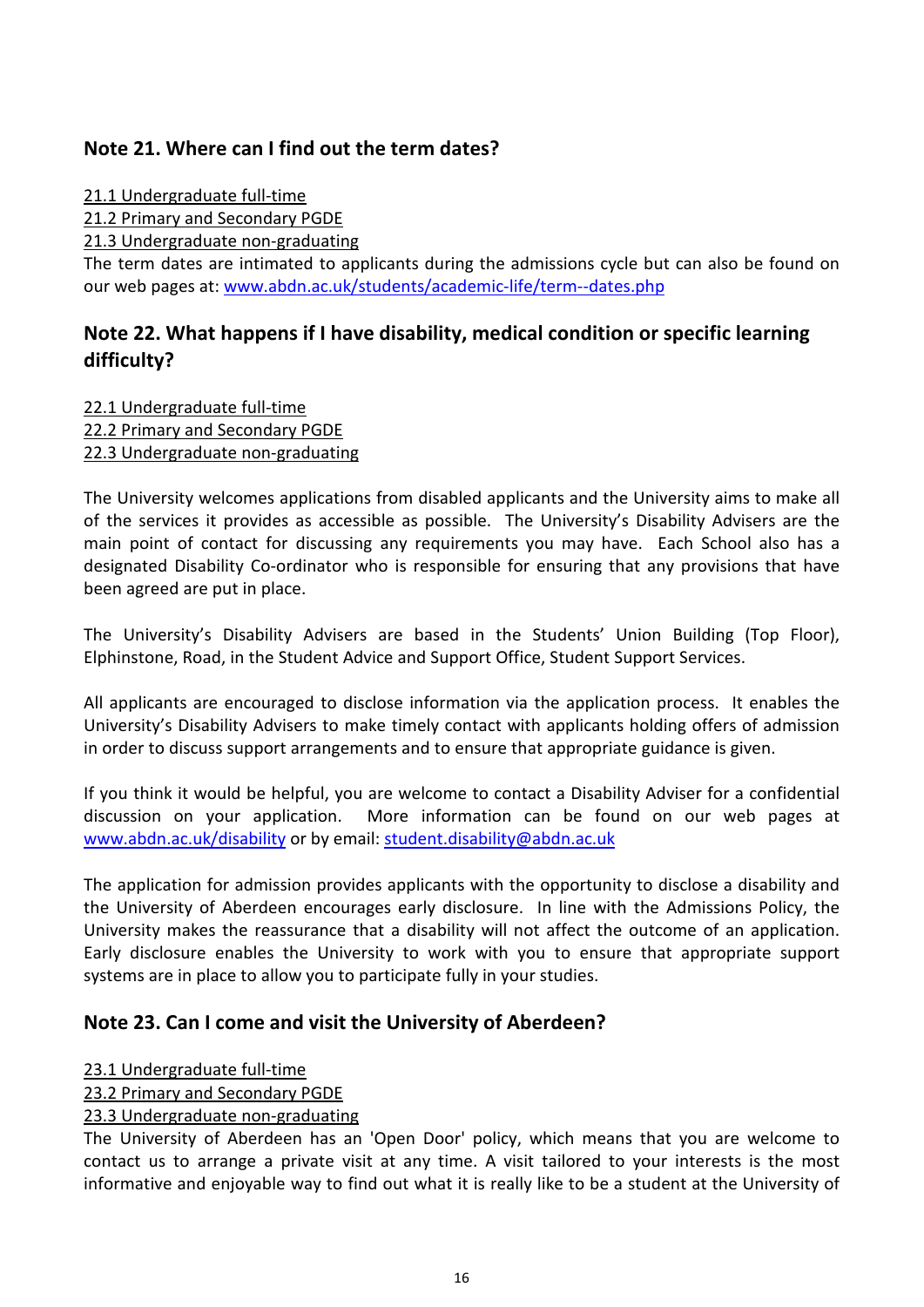Aberdeen and the University encourages you to visit as an individual and/or to come to one of the Applicant Visit Days.

To arrange a visit, please go to at: [www.abdn.ac.uk/study/private-visits.php](http://www.abdn.ac.uk/study/private-visits.php) and Book a Visit from the link available on the screen. Alternatively you can telephone +44 (0) 1224 273651 or email: [visitus@abdn.ac.uk](mailto:visitus@abdn.ac.uk) You are asked to give a least two weeks' notice of when you wish to visit, and which subjects you would like to see, so that adequate arrangements can be made for you.

Each year, we hold a number of General Open Days. You can find information on the dates at: [www.abdn.ac.uk/study/undergraduate-open-day/](http://www.abdn.ac.uk/study/undergraduate-open-day/) It is an ideal opportunity for you to visit the University of Aberdeen, either before you submit an application or before you commence studies.

In addition to the General Open Day, we also hold a number of Applicant Visit Days and they normally take place in March. If you receive an offer of admission for one of the MA degrees, Science degrees, Divinity degrees, Law degrees or Engineering degrees, details about the Applicant Visit Days will be sent to you.

If you are an MBChB (A100, A105), Graduate Dental Surgery (A201) or Education applicant, you are encouraged to attend the General Open Day prior to submitting your application to UCAS. If this has not been possible, you are welcome to contact us to arrange a private visit, however your visit to the University may be confined to a tour of the appropriate campus and the opportunity to talk with a Student Ambassador. MBChB and Graduate Dental Surgery applicants attending for interview will have the opportunity to attend a tour of the medical campus at Foresterhill and talk with a current medical student acting as a Student Ambassador.

## **Note 24. Do you verify my previous qualifications?**

### 24.1 Undergraduate full-time

If you hold non-UK qualifications or if you have sat the examinations listed in your UCAS application outside the UK, you are required to send the University of Aberdeen good quality photocopies of your examination certificates for verification. In certain circumstances, UK candidates may also be asked to supply the University with good quality photocopies of their examination certificates. If you apply for the Education degrees and you are selected for interview, you will be required to provide good quality photocopies of your examination certificates, particularly relating to English and Mathematics.

If you are requested to provide copies of your examination certificates, admission papers such as your Certificate of Acceptance will not be issued until you provide copies of the relevant paperwork.

The University of Aberdeen reserves the right to scrutinise the originals of applicants' certificates for all examinations detailed in the UCAS application at any time.

If you become a registered student at the University of Aberdeen, you have the opportunity to check the information we hold on your qualifications. Corrections can be made by contacting the Admissions Office. You would email copies of the relevant documents to [ugadmissions@abdn.ac.uk](mailto:ugadmissions@abdn.ac.uk) quoting your Student ID number.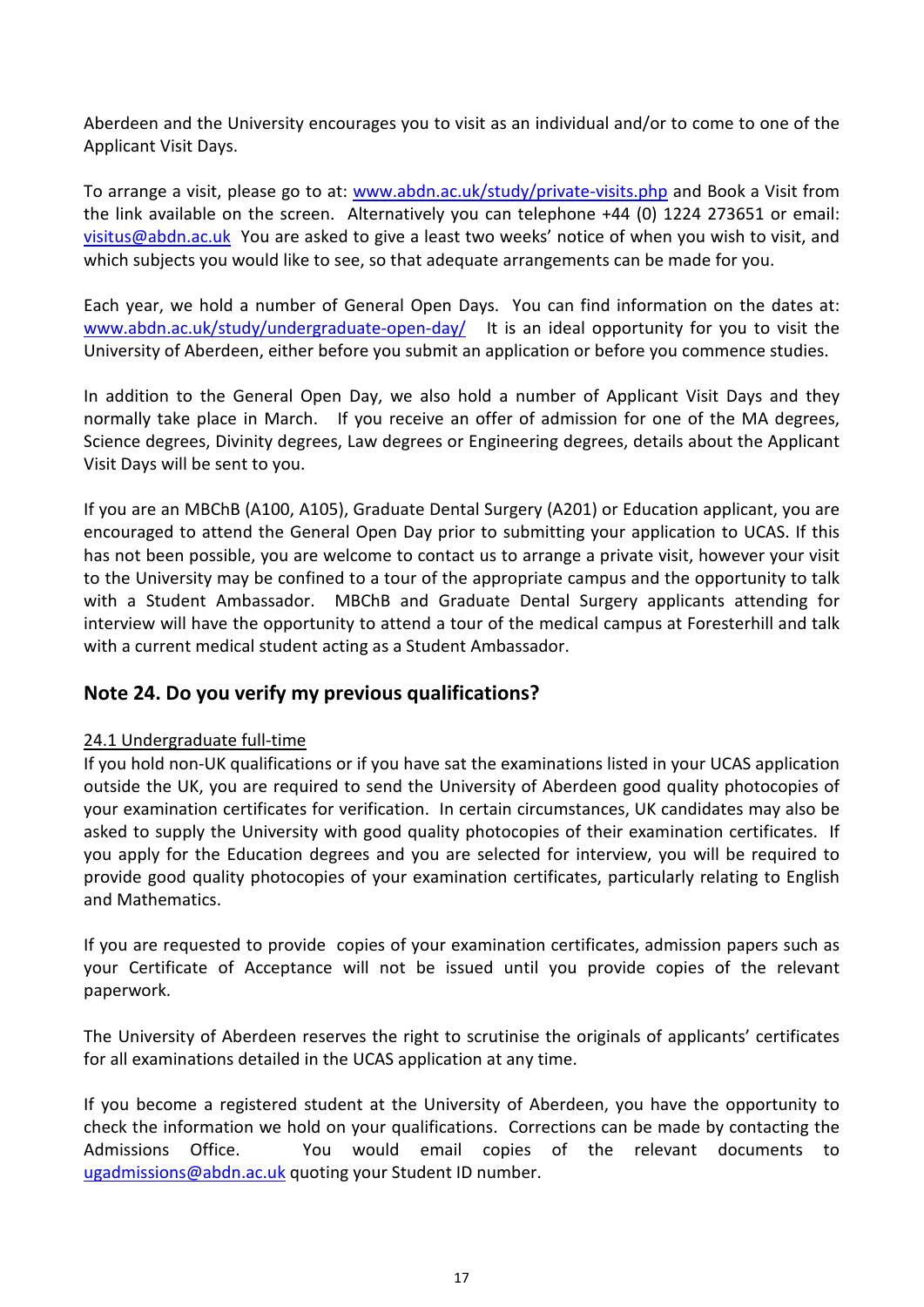#### 24.2 Undergraduate non-graduating

The information contained in the application is generally sufficient to allow the Admissions Selector to reach a decision. On occasion, you may be contacted to clarify data if the Admissions Selector is unable to determine information. If you become a registered student at the University of Aberdeen, you have the opportunity to check the information we hold on your qualifications. Corrections can be made by contacting the Admissions Office. You would email copies of the relevant documents to [ugadmissions@abdn.ac.uk](mailto:ugadmissions@abdn.ac.uk) quoting your Student ID number.

Please refer to **1.3** for detailed information.

#### 24.3 Primary and Secondary PGDE

You are required to send the University of Aberdeen good quality photocopies of your examination certificates for verification. In certain circumstances, UK candidates may also be asked to supply the University with good quality photocopies of their examination certificates. Information on which certificates to provide is sent with our Acknowledgement. If you are selected for interview, you will be required to provide good quality photocopies of your examination certificates, particularly relating to your degree and to English and Mathematics.

The University of Aberdeen reserves the right to scrutinise the originals of applicants' certificates for all examinations detailed in the UCAS application at any time.

If you become a registered student at the University of Aberdeen, you have the opportunity to check the information we hold on your qualifications. Corrections can be made by contacting the Admissions Office. You would email copies of the relevant documents to [ugadmissions@abdn.ac.uk](mailto:ugadmissions@abdn.ac.uk) quoting your Student ID number.

## **Note 25. Do I have to let you know my examination results?**

#### 25.1 Undergraduate full-time

The University of Aberdeen receives direct notification of most examinations from UCAS**, including previously achieved qualifications** including the following:-

Scottish Qualifications Authority, Higher Grades and Advanced Higher Grades and HNC/HND General Certificate of Education taken in the UK Irish Leaving Certificate International Baccalaureate BTEC (National Diploma)

You do not need to notify the University of Aberdeen of your results in respect of the above examinations. If you intend to sit any other examinations, you must arrange for the results of these examinations to be sent to the Admissions Office at the University of Aberdeen.

Please be aware that should discrepancies arise between the declared information provided in the UCAS application and the verified results from the examination boards, the University of Aberdeen reserves the right to withdraw the offer of admission.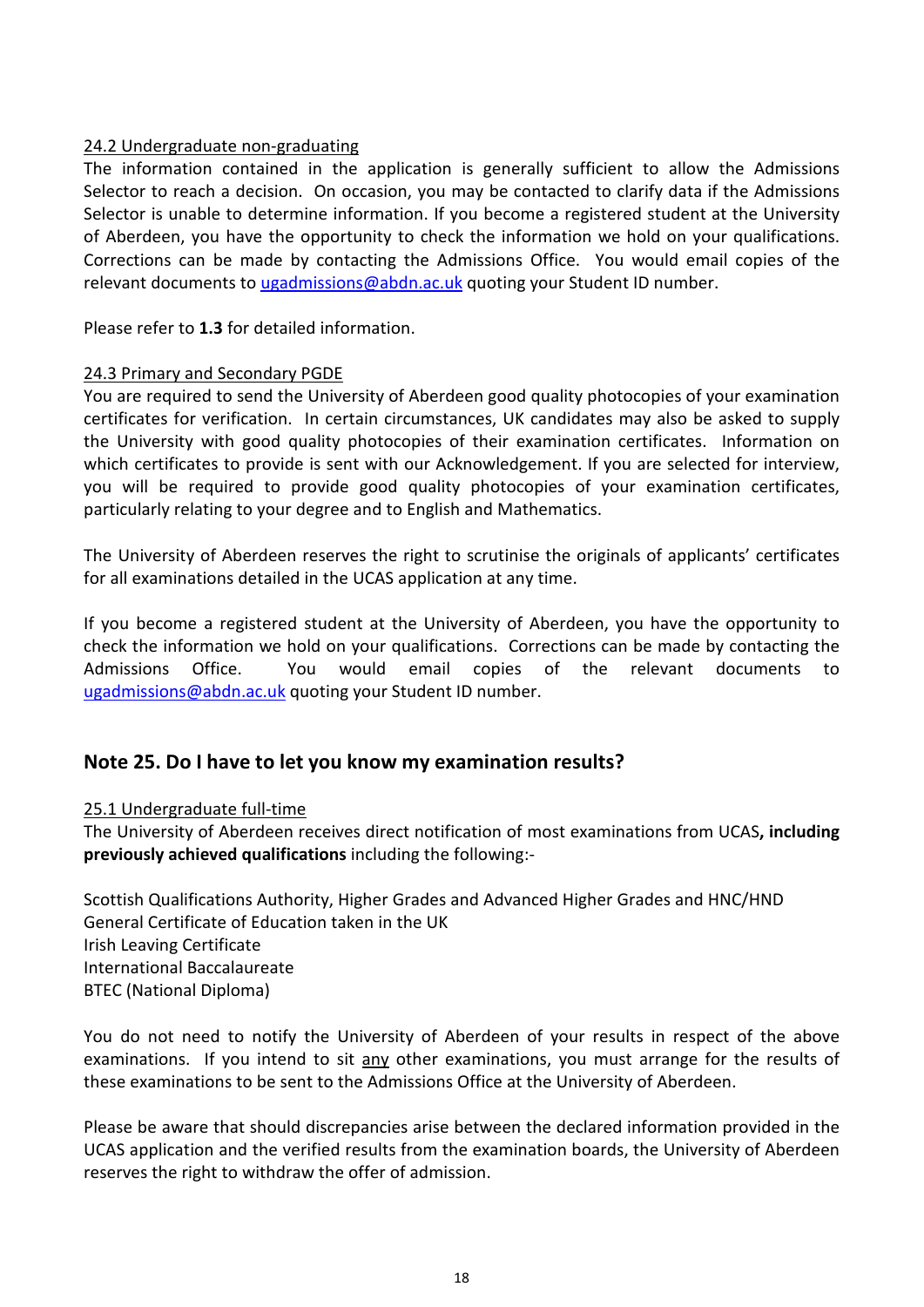#### 25.2 Undergraduate non-graduating

You are not normally required to send us information on your examination results as all information will be contained in your application form.

Please refer to **1.3** for detailed information.

#### 25.3 Primary and Secondary PGDE

The University of Aberdeen does not receive direct notification of examinations and degrees from UCAS. If you have an offer of admission for the PGDE Primary or Secondary, you must ensure that you send us a copy of your results.

### **Note 26. What is confirmation?**

#### 26.1 Undergraduate full-time

### 26.2 Primary and Secondary PGDE

Confirmation is the process in which we confirm conditional offers made earlier in the application cycle. Confirmation applies if you are holding a conditional offer and you move to unconditional status following receipt of your examination results.

If you firmly accept a conditional offer of admission at the University of Aberdeen and you meet the conditions of our offer, you will receive formal confirmation of the unconditional status from UCAS.

A UCAS communication would also be sent to you if you selected the University of Aberdeen as your Insurance choice and then move to Firm status with us following the release of the examination results. One way in which this can happen is if you do not meet the conditions of your offer with the university you selected as your Firm choice.

If you firmly accept an unconditional offer of admission you will not receive a UCAS communication confirming your place following the release of examination results.

#### 26.3 Undergraduate non-graduating

Confirmation does not apply to you if you are a non-graduating student.

Please refer to **1.3** for detailed information.

## **Note 27. What is clearing?**

#### 27.1 Undergraduate full-time

#### 27.2 Primary and Secondary PGDE

Clearing is an opportunity to gain a place at university if you are a UCAS applicant and you are not holding any offers of admission. Through Clearing you have the opportunity to be considered by institutions with vacancies. Clearing generally takes place during July and August and you become eligible by several means – receiving no offers, declining all offers, applying after the UCAS deadlines or being turned down at Confirmation (**See Note 26**). UCAS will inform you if you are eligible for Clearing.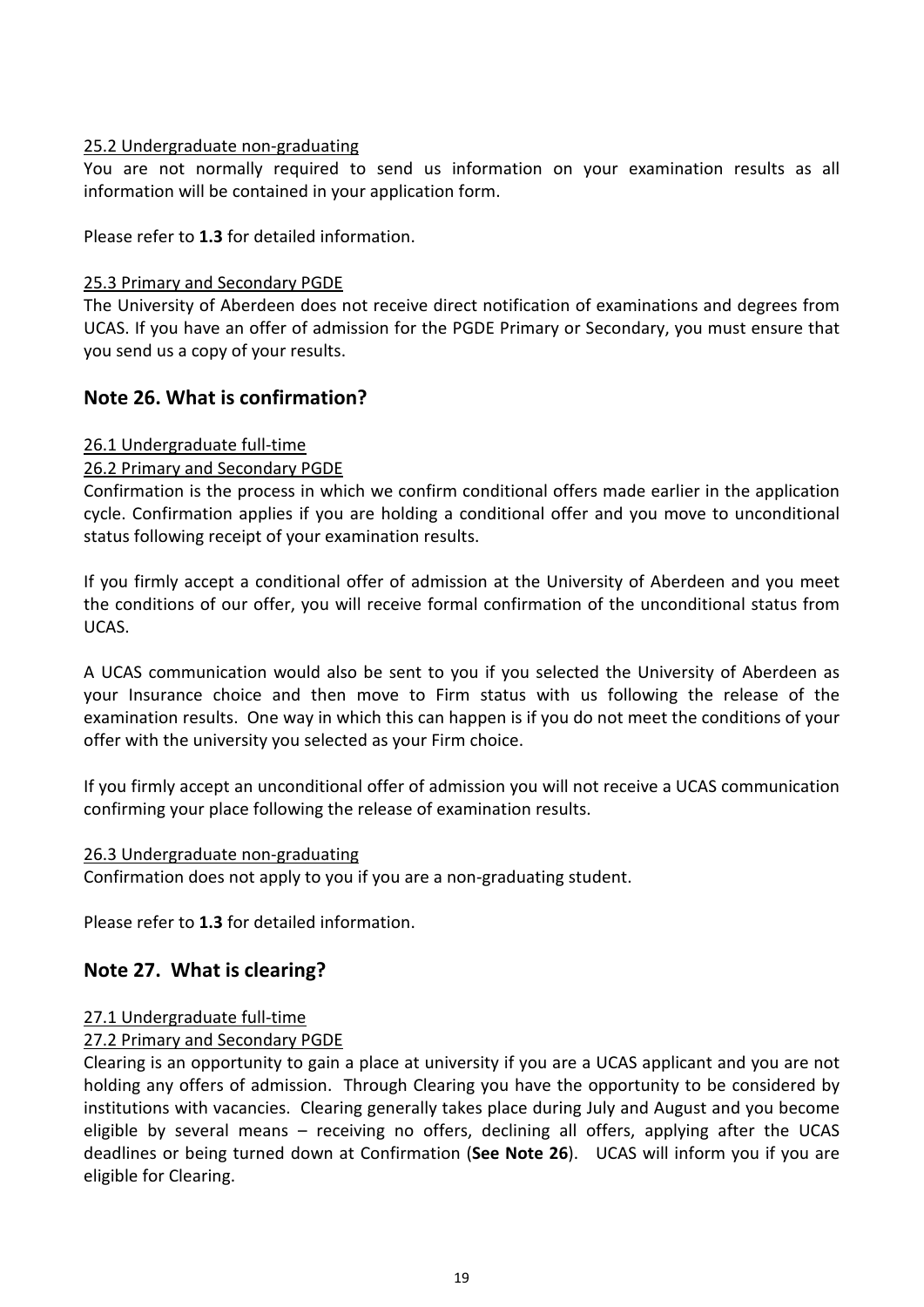Should the University of Aberdeen have vacancies during Clearing, the UCAS web pages will provide details.

#### 27.3 Undergraduate non-graduating

Clearing does not apply if you are a non-graduating student. Please refer to **1.3** for detailed information.

### **Note 28. Are there any scholarships available?**

#### 28.1 Undergraduate full-time

The University of Aberdeen offers Entrance Scholarships for undergraduate students resident in the UK. There are awards available for entry in September 2020. In some cases closing dates apply. Full details are available on our Finance and Funding pages at: [www.abdn.ac.uk/study/undergraduate/finance.php](http://www.abdn.ac.uk/study/undergraduate/finance.php)

If you are an International student, you can find more information on our Finance and Funding pages at:- [www.abdn.ac.uk/study/international/finance.php](http://www.abdn.ac.uk/study/international/finance.php)

#### 28.2 Undergraduate non-graduating

Scholarships are not generally available from the University of Aberdeen for Undergraduate nongraduating students.

#### 28.3 Primary and Secondary PGDE

Scholarships are not generally available from the University of Aberdeen for students participating on the PGDE, however more information on support for postgraduate studies can be found on the web at: [www.abdn.ac.uk/study/postgraduate-taught/finance-funding-1599.php](http://www.abdn.ac.uk/study/postgraduate-taught/finance-funding-1599.php)

## **Note 29. Is my proficiency in english good enough?**

#### 29.1 Undergraduate full-time

### 29.2 Primary and Secondary PGDE

#### 29.3 Undergraduate non-graduating

If your first language is not English, it is important that your proficiency in English is good in order for you to study successfully at the University of Aberdeen. Without this ability you will find great difficulty in understanding lectures, producing written work and sitting examinations. Even if you have been educated in the medium of English, you must meet our English Language requirements. You can find more information on our web pages at: [www.abdn.ac.uk/study/international/english](http://www.abdn.ac.uk/study/international/english-requirements.php)[requirements.php](http://www.abdn.ac.uk/study/international/english-requirements.php)

If you are in doubt about your proficiency in English, contact the British Council office or equivalent in your country.

### **Note 30. What if I wish to cancel my application?**

30.1 Undergraduate full-time 30.2 Primary and Secondary PGDE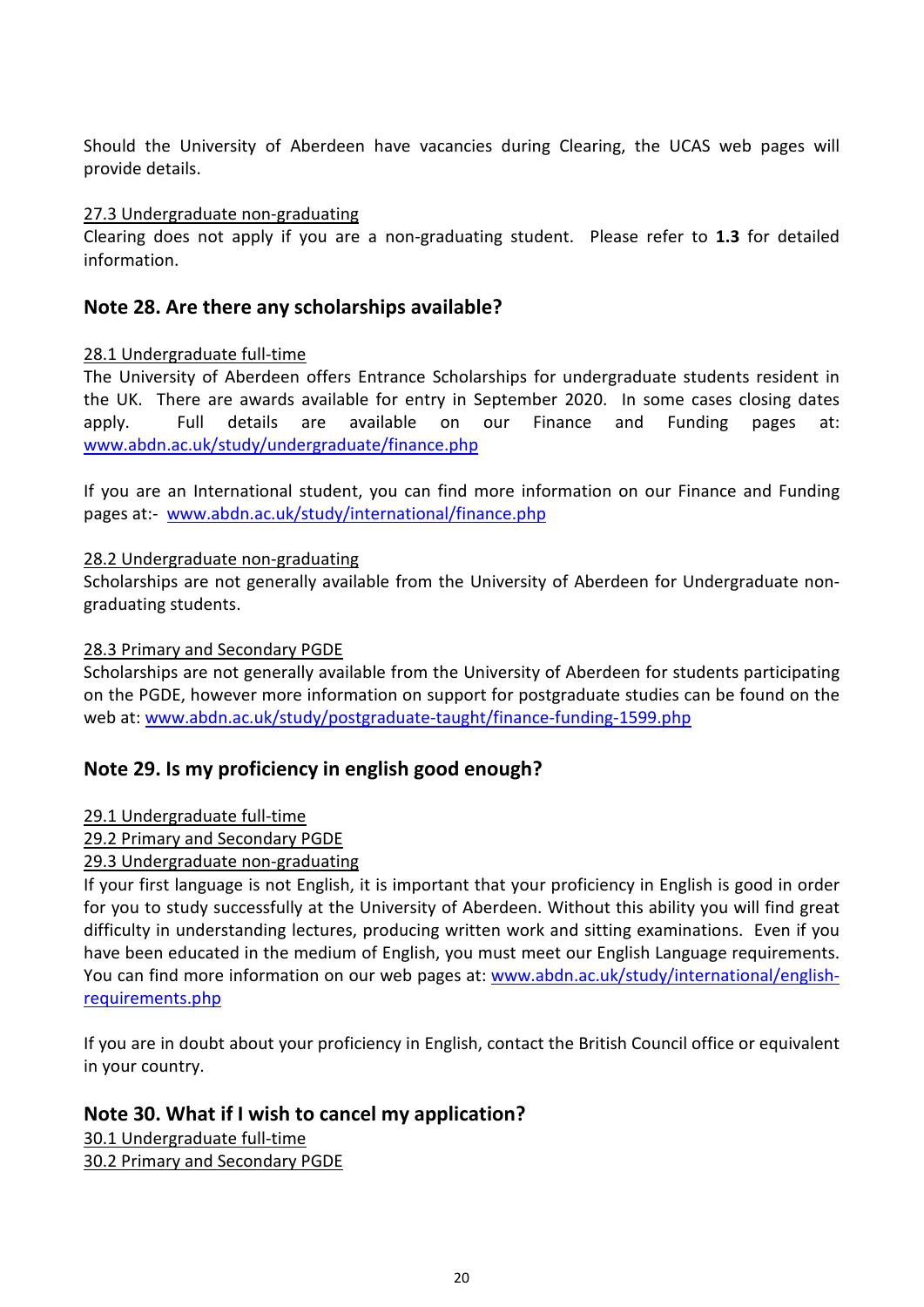The consumer protection regulations provide applicants with the 'right to cancellation' of their contract with UCAS.

- Applicants can contact UCAS with 14 days of submitting their application to cancel their whole application and obtain a refund.
- Applicants can contact UCAS within 14 days of submitting an application to change their minds about initial choices.
- Applicants can change replies to offers within 14 days of making them.
- Applicants can completely withdraw their application to UCAS at any time throughout the application cycle, but the application fee is not refunded.

Applicants can use UCAS Track to cancel choices if there are outstanding decisions. Applicants can then reply to other offers.

### 30.3 Undergraduate non-graduating

Applicants can contact the University of Aberdeen at any time throughout the application cycle to amend any aspect of their application or to completely withdraw.

## **Note 31. How do I make a complaint regarding my application for admission?**

#### 31.1 Undergraduate full-time

### 31.2 Primary and Secondary PGDE

### 31.3 Undergraduate non-graduating

It is the policy of the University at all times to provide the highest possible level of service to its applicants. Nevertheless, it is recognised that there will be occasions when applicants may feel that the level of service, or the treatment they have received from staff, has fallen short of that normally expected.

If you are unhappy in regard to your application for admission, you can raise your concerns in the first instance with the person who answers your call. In many cases staff in the Admissions Office will be able to sort out your problem over the phone, +44 (0) 1224 273504. Or you can write, quoting your applicant number, to the Head of Admissions, Directorate of External Relations and Marketing, University of Aberdeen, University Office, Regent Walk, King's College Aberdeen, AB24 3FX.

If you are unable to resolve your concerns, guidance on the procedure for submitting a complaint is given in the University's Policy on Student Complaints which can be accessed at [www.abdn.ac.uk/staffnet/teaching/appeals-and-complaints-6119.php](http://www.abdn.ac.uk/staffnet/teaching/appeals-and-complaints-6119.php) and its accompanying Guidance Note.

**Applicants may raise a complaint about the application process and/or its outcome, but do not have an automatic right of appeal against a decision as to whether or not they should be offered a place at the University of Aberdeen. However, the University will normally review admissions decisions where a complaint has been received about the application process and/or its outcome, or if new information about an application comes to light.**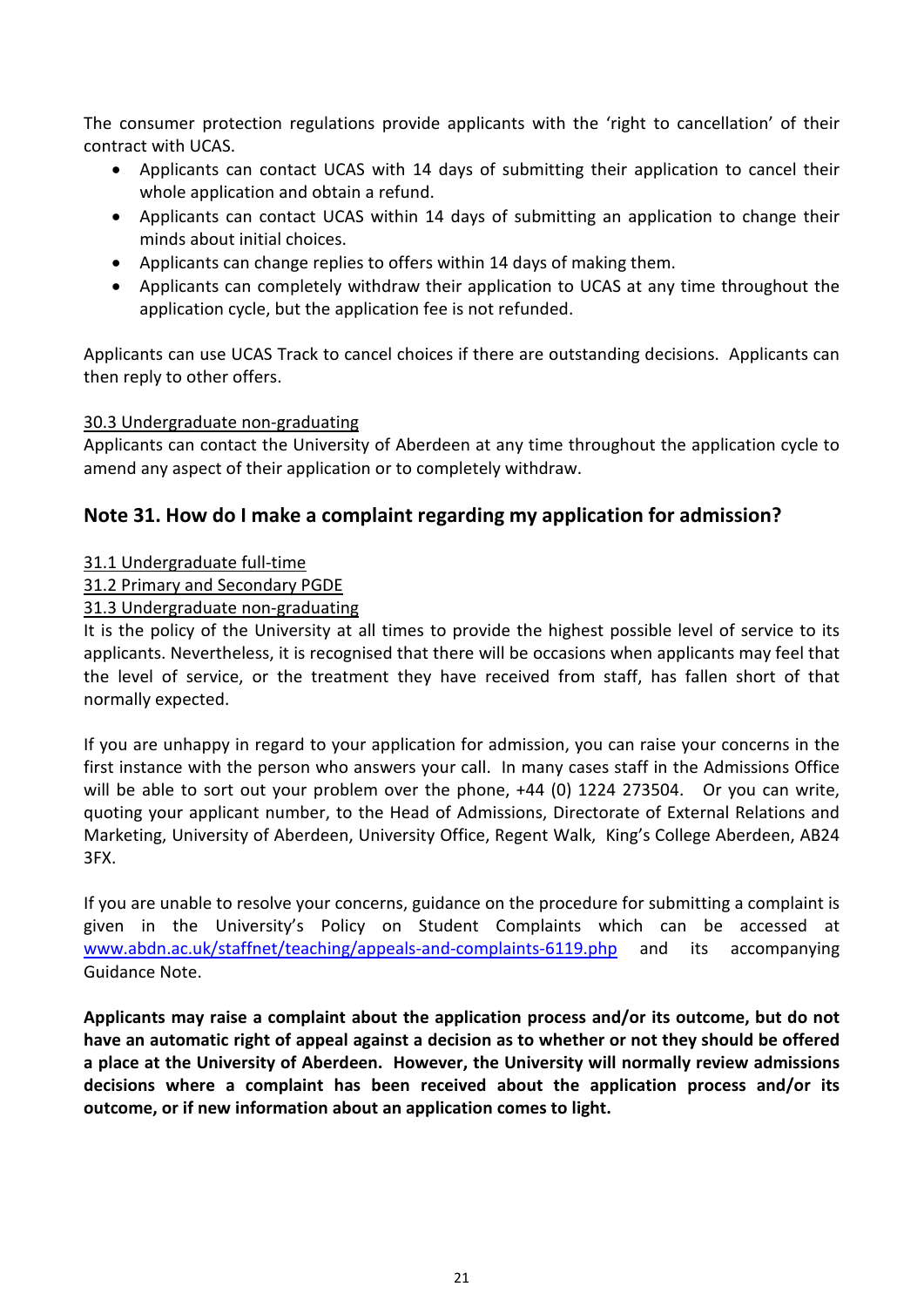#### **Appendix A**

## **Data Protection**

In submitting an application to UCAS, you confirm that the information given is true, complete and accurate and no information requested or other material information has been omitted.

When you agree, by ticking a box in the **Pay/Send** section of your UCAS application, to the terms of the UCAS declaration, you will be providing your consent to the uses of your personal information, as defined by the Data Protection Act 1998, by UCAS and UCAS Media and other organisations as set out in the UCAS declaration and UCAS' privacy policy.

When you submit an application, UCAS may use your personal information for the following purposes :-

- **Managing your application to higher education**
- **Reporting to organisations with responsibilities for higher education**
- **Providing and enabling analysis and research about the higher education sector**
- **Other uses of personal information**
- **Sensitive personal information**
- **Sharing personal information where you provide separate consent**
- **Helping you access higher education**
- **Confirming your status as a UCAS applicant to help you access products and services aimed at student.**

Please refer to UCAS' privacy policy for a more detailed explanation on all of the bullet points above: [www.ucas.com/about-us/policies/privacy-policies-and-declarations](http://www.ucas.com/about-us/policies/privacy-policies-and-declarations) UCAS also provide information about:

- How to request a copy of your personal information
- How to request UCAS to change, delete or stop using the personal information they hold about you
- The ways you can contact UCAS about your personal information
- How long UCAS retain your personal information.

The University of Aberdeen is a data controller as defined in the Data Protection Act. The University requires to collect personal data in order to process applications, and to reach decisions on entry. Any data provided in relation to an application (including data provided by UCAS) will be treated in confidence by the Admissions Office, Admissions Selectors and administrative staff in relevant sections. Data will not be relayed to any third party unless the University of Aberdeen is required to do so under the terms of the Act itself. As noted by UCAS, in the event of a successful application the data will be held at the University of Aberdeen as the basis of the ongoing Student Record.

In order to improve its performance the University of Aberdeen organises, from time to time, surveys of applicants including those who do not accept our offer, after the main admissions process has taken place. If you do not wish to take part in such a survey, you are asked to write to the Admissions Office, Directorate of External Relations and Marketing.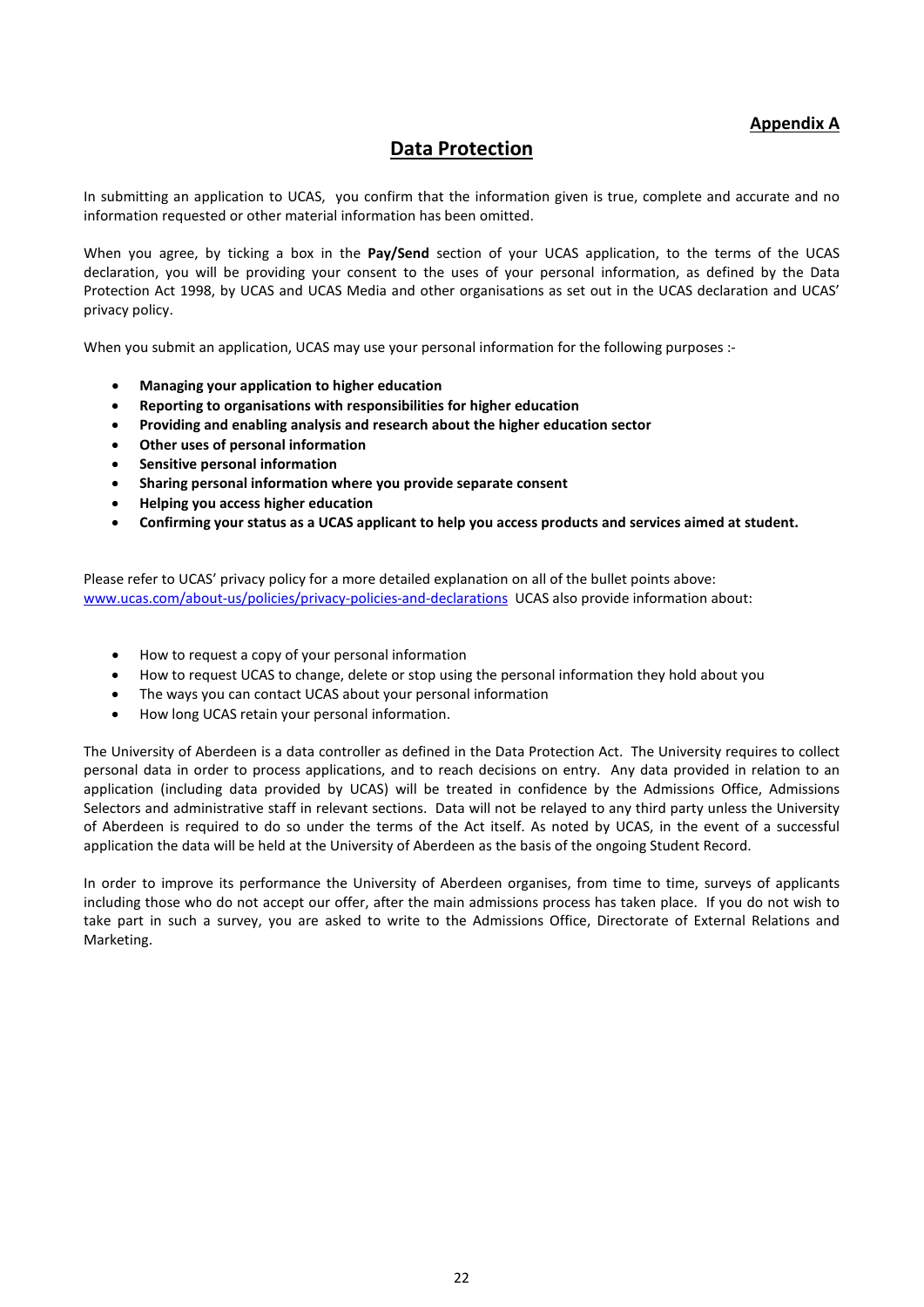### **Appendix B**

### **Classification of Students for Purposes of Tuition Fees Scotland Higher Education**

Information relating to the Fee Status Regulations in Scotland for Universities, as determined by the Scottish Government, can be found via the Higher Education option at: [www.ukcisa.org.uk/Information--Advice/Fees-and-](http://www.ukcisa.org.uk/Information--Advice/Fees-and-Money/Scotland-fee-status)[Money/Scotland-fee-status](http://www.ukcisa.org.uk/Information--Advice/Fees-and-Money/Scotland-fee-status)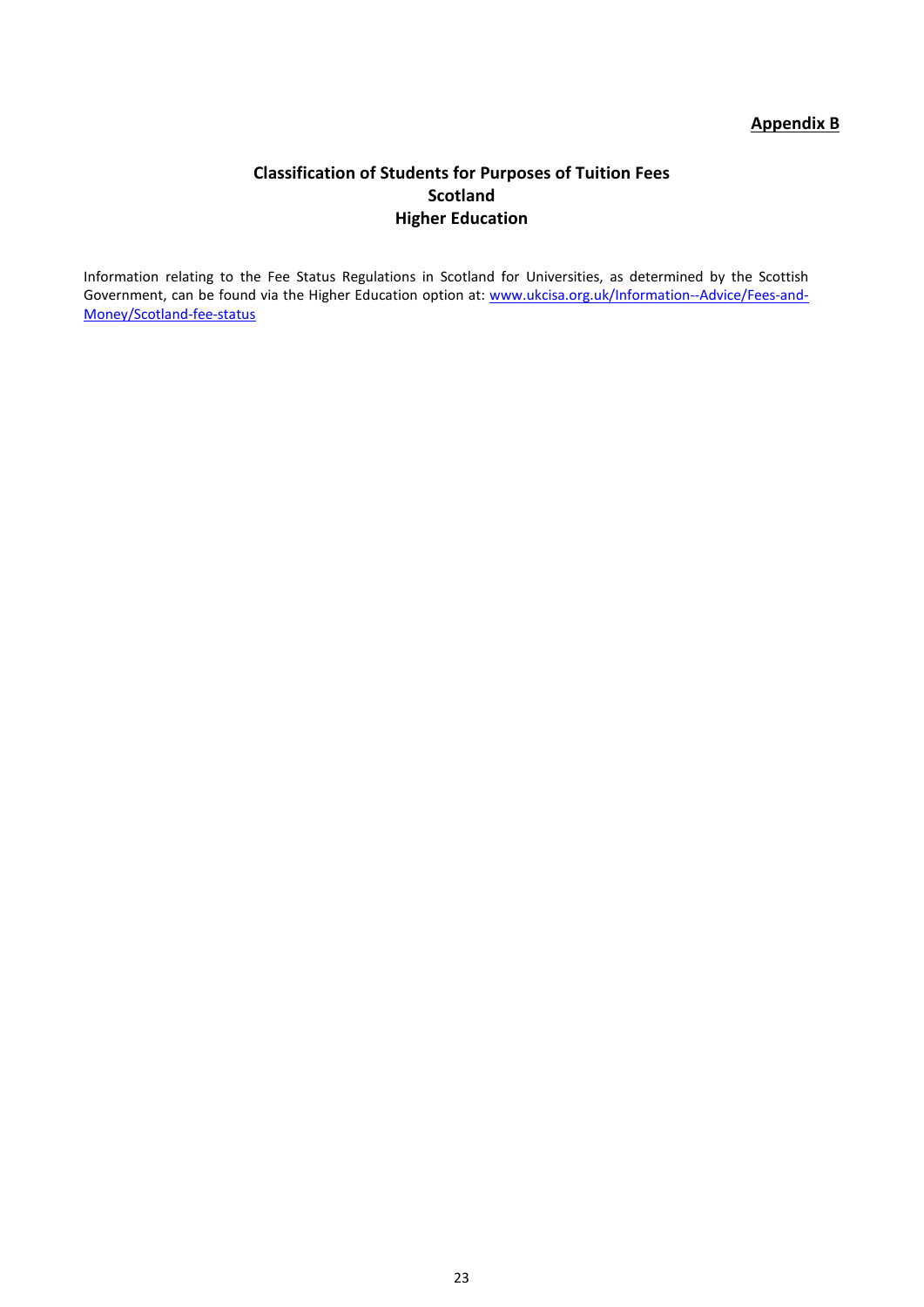#### **Appendix C**

#### **Undergraduate and PGDE Admission Directorate of External Relations and Marketing University Office, Regent Walk, King's College, Aberdeen, AB24 3FX**

#### **TERMS AND CONDITIONS – UNDERGRADUATE AND PGDE ADMISSION**

#### **These terms and conditions represent an agreement between you and the University of Aberdeen ("the University")**

#### *A) Your Application and Our Offer of Admission*

- 1. It is your responsibility to ensure that all information you provide to the University is true, accurate, complete and not misleading.
- 2. Any offer of admission issued by the University is made on the understanding that in accepting it you will undertake to observe the Ordinances and Resolutions of the University Court and to abide by the rules and regulations which the University makes for its students from time to time, and also to observe these terms and conditions. Any offer is contingent upon the acceptance of these terms and conditions by you and therefore you must read them before you accept it.
- 3. An offer of admission will either be conditional or unconditional. Where your offer is conditional, it will set out the conditions you need to fulfil to be admitted to the programme of study. If you accept a conditional offer of admission and meet the terms of the offer issued, you will move to unconditional status.
- 4. Any offer of admission is made without prejudice to the right of the University to vary or withdraw it if information of a serious nature (for example a relevant criminal conviction), comes to the notice of the University (whether relating to events occurring before or after the date of the offer) which could reasonably have influenced the University's decision if known at the time the offer was made.
- 5. The University of Aberdeen reserves the right to vary or amend any aspect of an offer of admission, including fee status assessment. Where a re-evaluation of an applicant's fee status, as at the relevant date, results in a student being liable for fees at a different rate, the student, or their sponsor, shall accept responsibility for payment of the revised fee rate. A revised offer of admission would be issued and where a student had already commenced studies, revised paperwork relating to fees due would be issued.
- 6. The University cannot accept responsibility, and expressly excludes liability, for loss or damage to students' property, and transfer of computer viruses to students' equipment.
- 7. Students seeking to defer their offer of admission, should follow the procedures outlined in Note 8 of the Guidelines for Admissions at: [www.abdn.ac.uk/study/undergraduate/admissions-policy.php](http://www.abdn.ac.uk/study/undergraduate/admissions-policy.php)
- 8. As a registered student studying at the University, what you can expect from the University and what expectations are placed on you can be found at: [www.abdn.ac.uk/infohub/study/rights.php](http://www.abdn.ac.uk/infohub/study/rights.php)

#### *B) Delivery and Availability of Degree Programmes and Courses*

#### **Delivery of Programmes**

9. The University will take all appropriate steps to deliver programmes and courses in line with the public information available via the University website, course catalogue, the online prospectus, in addition to that communicated orally, such as that at University open days. We make every effort to ensure that the information provided to you is fair and accurate at the time of publication, however, as it is prepared well in advance of the academic session to which it applies, changes to the information presented may have occurred. We explain below to you why details of your programme might change, and how you will be informed of this.

#### **Changes to Programmes & Courses: why might these be made?**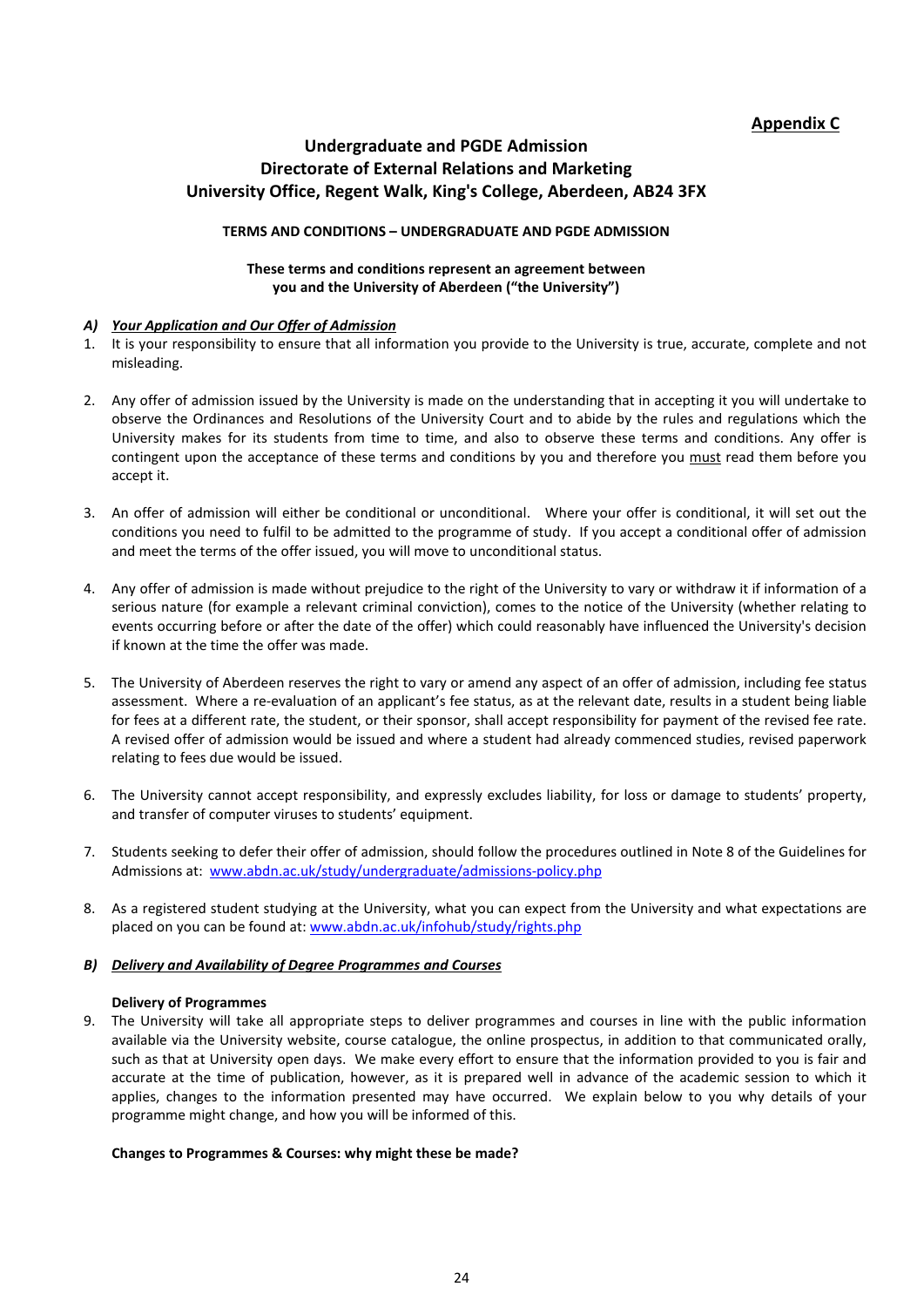10. All changes are approved by the Quality Assurance Committee with an aim to safeguard academic standards and ensure the quality of the student learning experience. Students' best interests are at the heart of the decision making process, and changes will be implemented in a way which minimises impact.

We normally only make changes where they are:

- advantageous for students, for example where a change will enable us to keep our teaching up-to-date with the latest research developments;
- for the maintenance of academic standards, for example where a change is required to maintain compliance with the UK Quality Code;
- required to secure our legal or regulatory compliance, for example if a change is required to maintain or gain a Professional, Statutory or Regulatory Body accreditation;
- the result of annual course and programme reviews, taking into account feedback from students, staff and employers;
- due to changes in staffing, for example, due to staff illness or staff departures where the specialist nature of teaching means it is not possible to cover from existing resources and alternative courses are not available.

If changes occur we will ensure that the range of courses available for you to choose from delivers the published learning aims and outcomes of the programme for which you are enrolled.

#### **Minor Changes to Programmes and Courses**

11. A minor change is a small adjustment that does not impact significantly on the student learning experience. An example of this would be the inclusion of a new optional course, a replacement course, or a change in method of assessment. Where the changes are minor, they will be reflected through routine online publications; the University Calendar, Course Catalogue, and the online prospectus, all of which are updated annually.

#### **Major Changes to Programmes and Courses**

12. A major change could be the removal of, or change to, a prescribed course, a change in programme title, or, if necessary, the withdrawal of a programme. Changes to courses will be reflected through routine online publications; the University Calendar, Course Catalogue, and the online prospectus, all of which are updated annually. Students will be advised to check these online publications annually, in order to ensure that they are aware of any such changes.

We try to run all programmes we advertise and for which we have made offers. However, on very rare occasions we may need to discontinue or suspend a programme if the number of students who have applied for the programme is insufficient to make the programme viable, or if there is a change to the law, regulatory framework or Professional, Statutory and Regulatory Body requirement which we are unable to meet. If such an instance occurs we will inform applicants as soon as possible, explaining the reasons for doing so, and will endeavour to offer you a suitable alternative programme.

If the title of your programme undergoes any change, we will write to you explaining why and to provide information on the content of the degree.

#### **Course Availability**

- 13. Many of our programmes offer students flexibility of study, with optional courses to choose from. However, while every student will be able to take appropriate courses in the programme for which they are registered, we cannot guarantee that all course options will always be available to students who are qualified to take them. This may be because some options offered are subject to minimum levels of demand or have a limit on the number of students they are able to take. Combinations of optional courses are subject to timetabling constraints, and so the combination of courses you may have previously considered my not be possible to fit together.
- 14. Admission to individual courses within any degree, diploma or certificate or programme is subject to the satisfaction of academic prerequisites and, where course numbers are restricted, to the availability of places. ERASMUS and other full-time non-graduating students, whose native language is not English, wishing to register for courses at Level 3 in English, may be required to sit a diagnostic test before being permitted to register for such courses.

#### *C) Visa Requirements*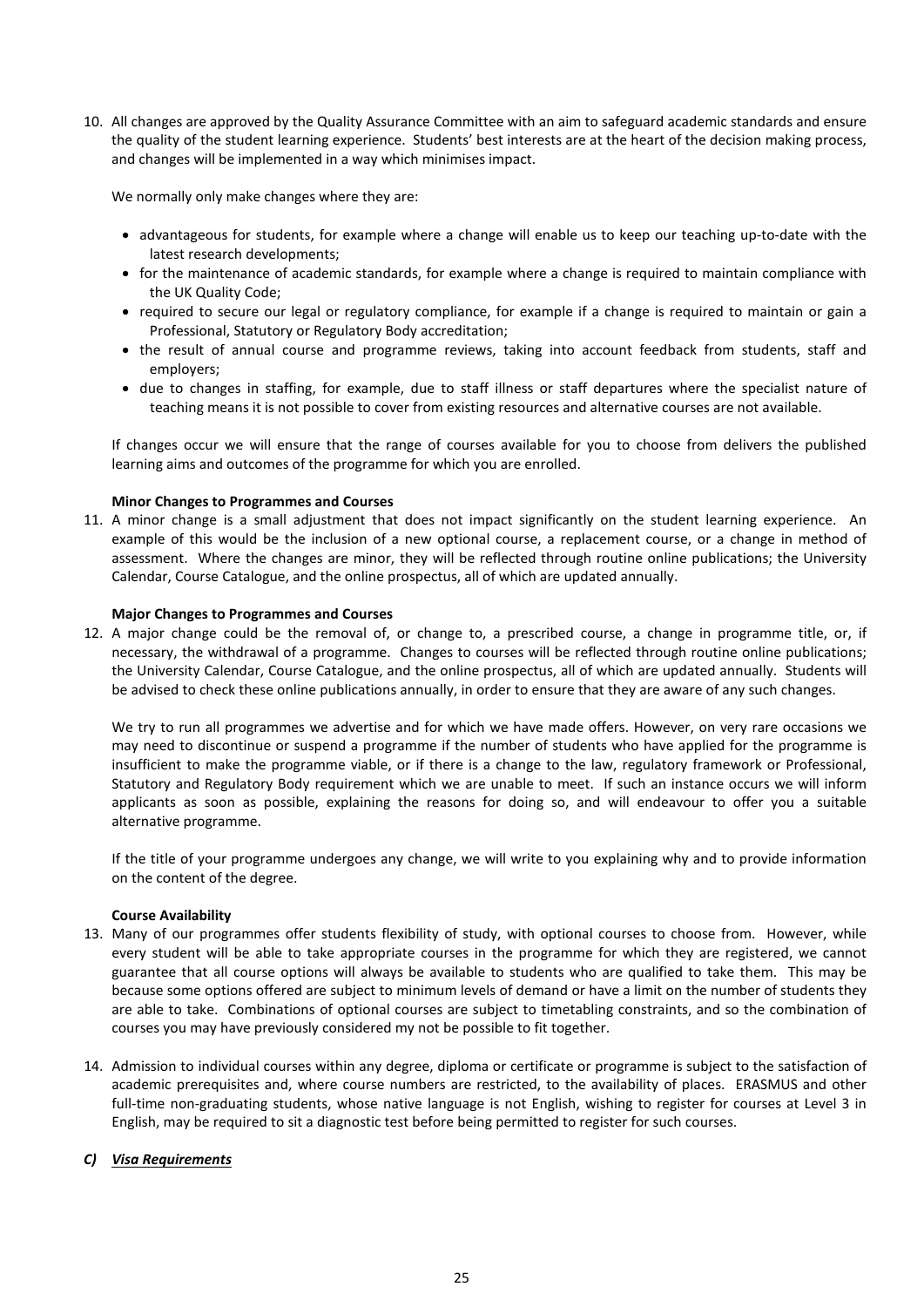- 15. Any offer of admission made to a student will be based on academic reasons. For those requiring a Tier 4 Visa to study at the University of Aberdeen, the offer of admission does not guarantee that the University is prepared to sponsor a student under Tier 4 and to issue a Confirmation of Acceptance of Studies number (CAS).
- 16. The University of Aberdeen reserves the right to withdraw a CAS. In such cases the student will be notified of the withdrawal and the reasons.
- 17. Re-admissions to study for students who will need a tier 4 visa. Any offer of re-admission made to a student will be based on academic reasons. The offer of re-admission does not therefore mean that the University will be able to issue at CAS which a student would need to obtain in order to apply for a Tier 4 visa.
- 18. The decision on whether to issue a CAS can only be made when the University has gone through a screening process of a student's immigration history, and other criteria required by UK Visas & Immigration (UKVI).

#### *D) English Language Requirements*

19. Students whose native language is not English or students who are from a country not recognised by the University as English speaking, will be required to demonstrate, by way of a valid IELTS or TOEFL or Cambridge First/Advanced or PTE Academic test result, proficiency in the comprehension and use of English language. If, following admission, students do not demonstrate proficiency to a satisfactory standard they may be directed to attend remedial classes in the University's Language Centre until they have reached an acceptable standard.

#### *E) Tuition Fees, Living Costs, Refunds*

- 20. Intending students of the University of Aberdeen are required to ensure that they have the financial resources necessary to meet the cost of tuition fees and maintenance for the full duration of the programme of study. All offers of admission require intending students to produce written confirmation either from a sponsoring authority that it will meet these costs in full or from themselves accepting full personal responsibility for both tuition fees and maintenance expenses.
- 21. Any offer of admission does not imply that any financial assistance will be available from the University.
- 22. Students, who are granted permission to defer their offer of admission, will be charged tuition fees applicable at the new year of entry.
- 23. All students are required to pay tuition fees annually. Details of these fees can be found at [www.abdn.ac.uk/infohub/finance/tuition-fees.php](http://www.abdn.ac.uk/infohub/finance/tuition-fees.php) Students who receive an award from a source which carries with it payment of all or part of your tuition fees direct to the University, these fees will be claimed from the award-giving body, and the student invoiced for any balance, once the amount of their contribution is known. Otherwise students are responsible for ensuring that tuition fees are paid. At student's acceptance of their offer of admission to the University will be taken as an acknowledgement by the student that they are aware of this obligation and of the time at which it must be met, and that they accept it. When Schools issue teaching material to students, they may make a charge for this to cover reproduction costs. With the exception of ERASMUS and other students admitted under reciprocal exchange agreements,
- 24. In addition to Tuition Fees, students will require a further £1,015 per month (minimum) to cover additional costs (for a 9 month period), for accommodation, food, clothing, entertainment, local travel, laundry etc. It must be emphasised that this figure is an approximate amount, and that unless you have at least that sum for maintenance, you should not come to Aberdeen to study. This estimate does not make any allowance for travel to and from Aberdeen or for expenses associated with supporting any dependents. Additional costs associated with study, (for example Graduation fee), can be found under Miscellaneous Fees within the Tuition Fee Rates for each year at: [www.abdn.ac.uk/infohub/finance/tuition-fees.php](http://www.abdn.ac.uk/infohub/finance/tuition-fees.php)
- 25. Students commencing studies at the beginning of a new academic year (August, September,) are charged tuition fees for the academic year. In line with other universities, tuition fees are subject to annual review and the University of Aberdeen reserves the right to routinely increase these from year to year. You should budget for an increase of between 5% and 9% per annum. You can access tuition fees details at: [www.abdn.ac.uk/infohub/finance/tuition](http://www.abdn.ac.uk/infohub/finance/tuition-fees.php)[fees.php](http://www.abdn.ac.uk/infohub/finance/tuition-fees.php)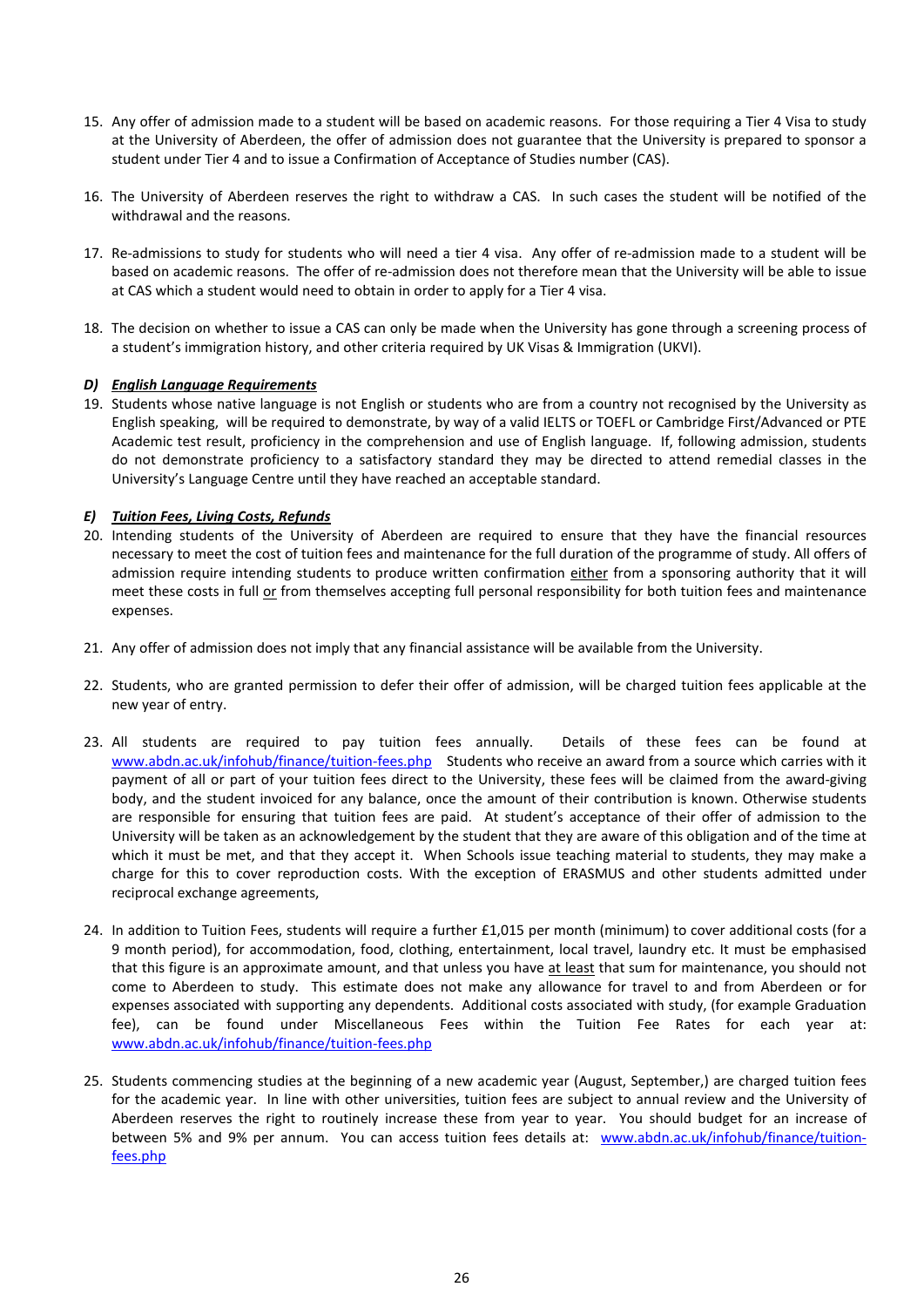- 26. Students, who owe money to the University from a previous academic year, may not be permitted to re-register in the new academic year. If permitted to re-register you will have the status of matriculated student withheld and be given Temporary Registration only. This will be for 3 weeks only to allow you to settle your debt. Lapsing of Temporary Registration means that you will no longer be a student of the University, you should no longer attend classes and you will be ineligible to appear for assessment in, or to obtain credit for, any courses which you may have registered for in the previous session. Additionally, for full-time students, it terminates your right to occupy University Accommodation, to exemption from Council Tax and to eligibility for student grants and loans.
- 27. Information on the University's refund of fees policy can be found at: [www.abdn.ac.uk/infohub/finance/tuition](http://www.abdn.ac.uk/infohub/finance/tuition-fees.php)[fees.php](http://www.abdn.ac.uk/infohub/finance/tuition-fees.php)
- 28. Information on the University's student debt policy can be found at[: www.abdn.ac.uk/infohub/finance/tuition-fees.php](http://www.abdn.ac.uk/infohub/finance/tuition-fees.php)

#### *F) Academic Quality*

29. The University's Academic Quality Handbook contains the University's policies, procedures and regulations relating to all aspects of teaching and learning, including research degrees at the University of Aberdeen. The Academic Quality Handbook is available on the University's website at: [www.abdn.ac.uk/staffnet/teaching/academic](http://www.abdn.ac.uk/staffnet/teaching/academic-quality-handbook-838.php)[quality-handbook-838.php](http://www.abdn.ac.uk/staffnet/teaching/academic-quality-handbook-838.php)

#### *G) Concerns and Complaints*

30. It is the policy of the University at all times to provide the highest possible level of service to its applicants. Nevertheless, it is recognised that there will be occasions when applicants may feel that the level of service, or the treatment they have received from staff, has fallen short of that normally expected. If you are unhappy in regard to your application for admission, you can raise your concerns in the first instance with the person who answers your call. In many cases staff in Admissions will be able to sort out your problem over the phone, +44 (0) 1224 273504. Or you can write, quoting your applicant number, to the Head of Admissions, Directorate of Marketing and Student Recruitment, University of Aberdeen, University Office, Regent Walk, King's College Aberdeen, AB24 3FX. If you are unable to resolve your concerns, guidance on the procedure for submitting a complaint is given in the University's Policy on Student Complaints which can be accessed at [www.abdn.ac.uk/staffnet/teaching/appeals-and-complaints-](http://www.abdn.ac.uk/staffnet/teaching/appeals-and-complaints-6119.php)[6119.php](http://www.abdn.ac.uk/staffnet/teaching/appeals-and-complaints-6119.php) and its accompanying Guidance Note. Applicants may raise a complaint about the application process and/or its outcome, but do not have an automatic right of appeal against a decision as to whether or not they should be offered a place at the University of Aberdeen. However, the University will normally review admissions decisions where a complaint has been received about the application process and/or its outcome, or if new information about an application comes to light.

> **Please keep these notes carefully for future reference Correct as at September** *2019 for entry in academic year 2020/2021*